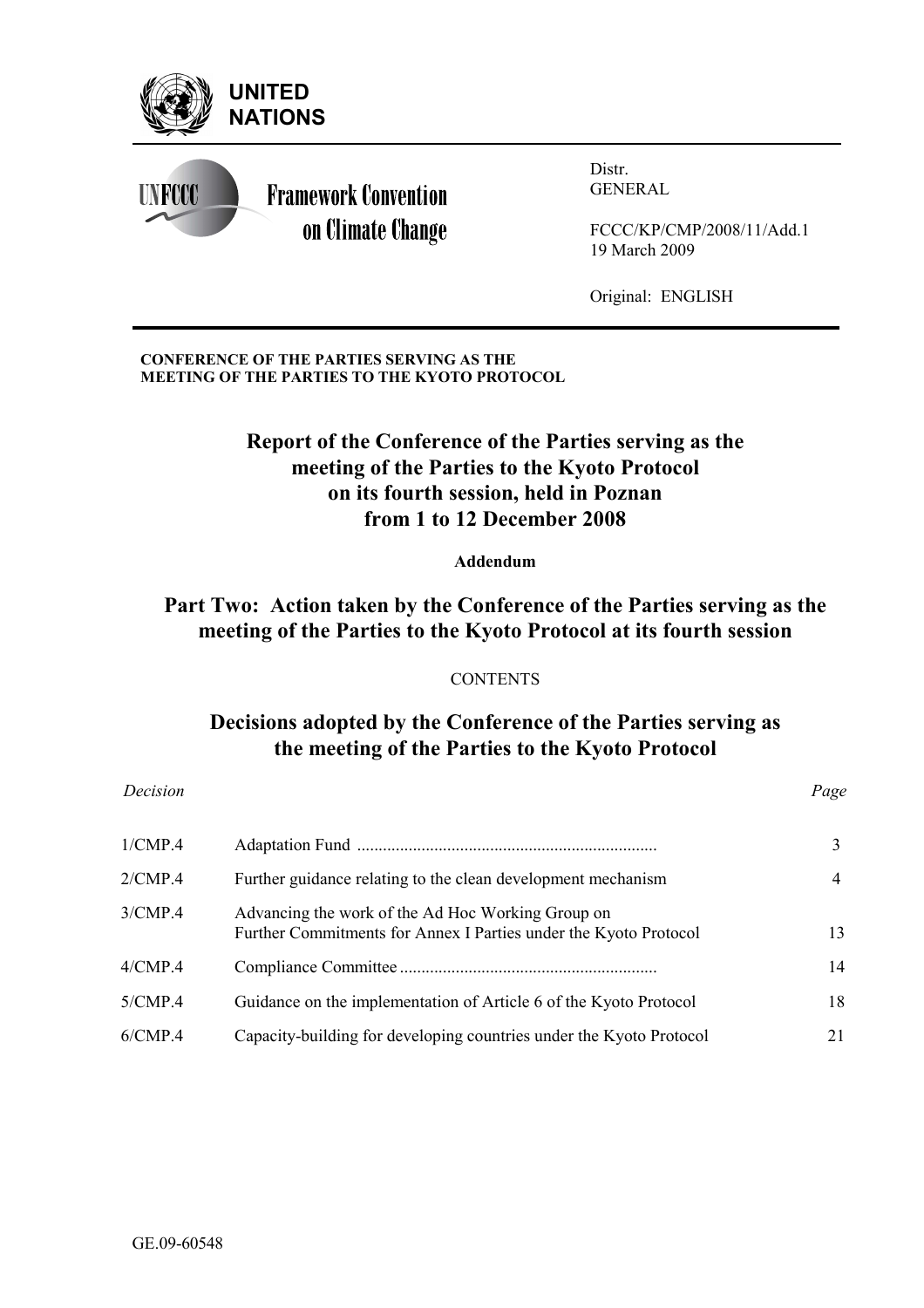#### FCCC/KP/CMP/2008/11/Add.1 Page 2

| Decision          |                                                                                                                 | Page |
|-------------------|-----------------------------------------------------------------------------------------------------------------|------|
| 7/CMP.4           | Privileges and immunities for individuals serving on<br>constituted bodies established under the Kyoto Protocol | 23   |
| 8/CMP.4           |                                                                                                                 | 24   |
| <b>Resolution</b> |                                                                                                                 |      |
| $1/CMP$ 4         | Expression of gratitude to the Government of the Republic of Poland                                             | 26   |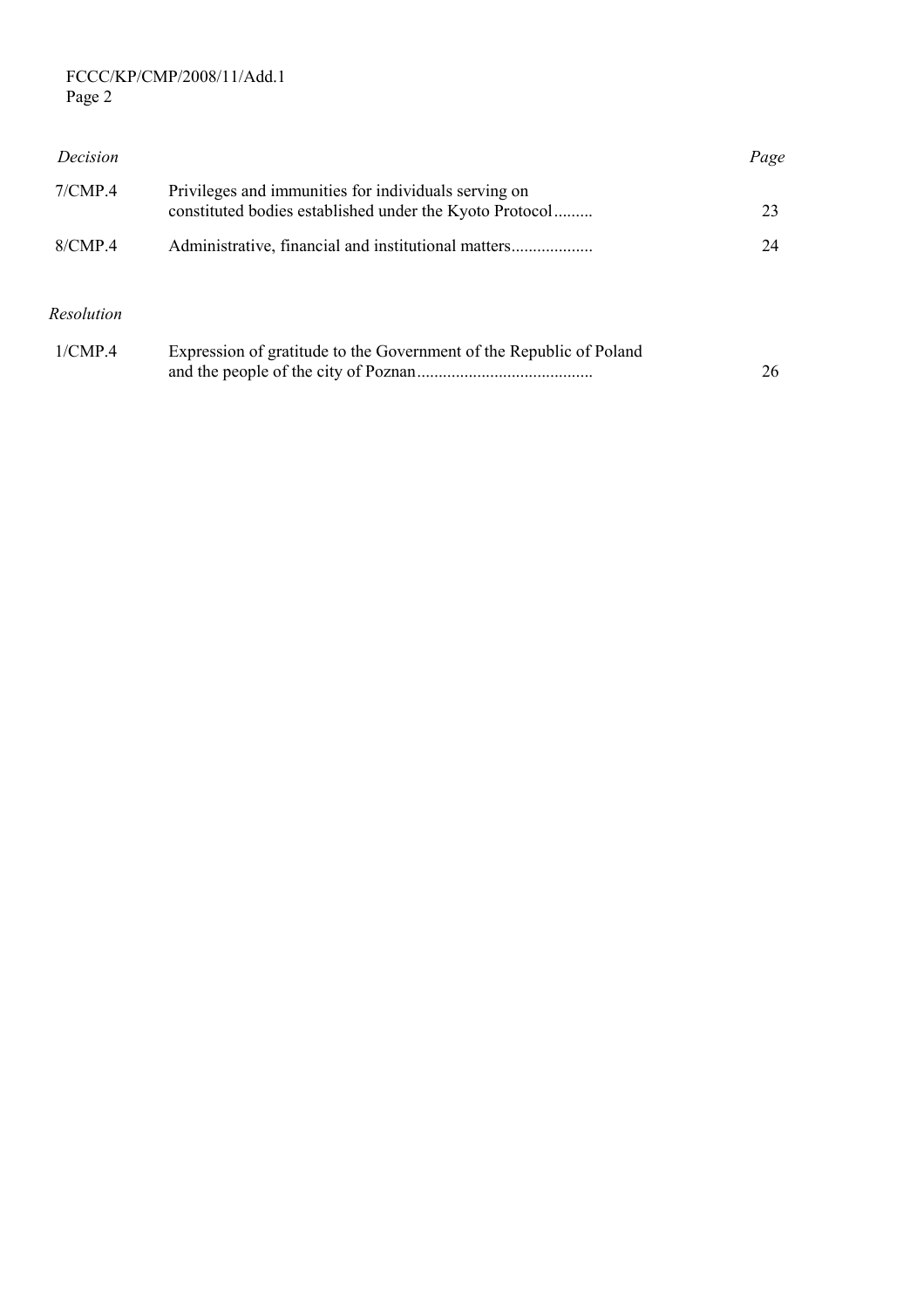FCCC/KP/CMP/2008/11/Add.1 Page 3

# **Decision 1/CMP.4**

# **Adaptation Fund**<sup>1</sup>

<sup>&</sup>lt;sup>1</sup> The text of decision 1/CMP.4 is contained in document FCCC/KP/CMP/2008/11/Add.2.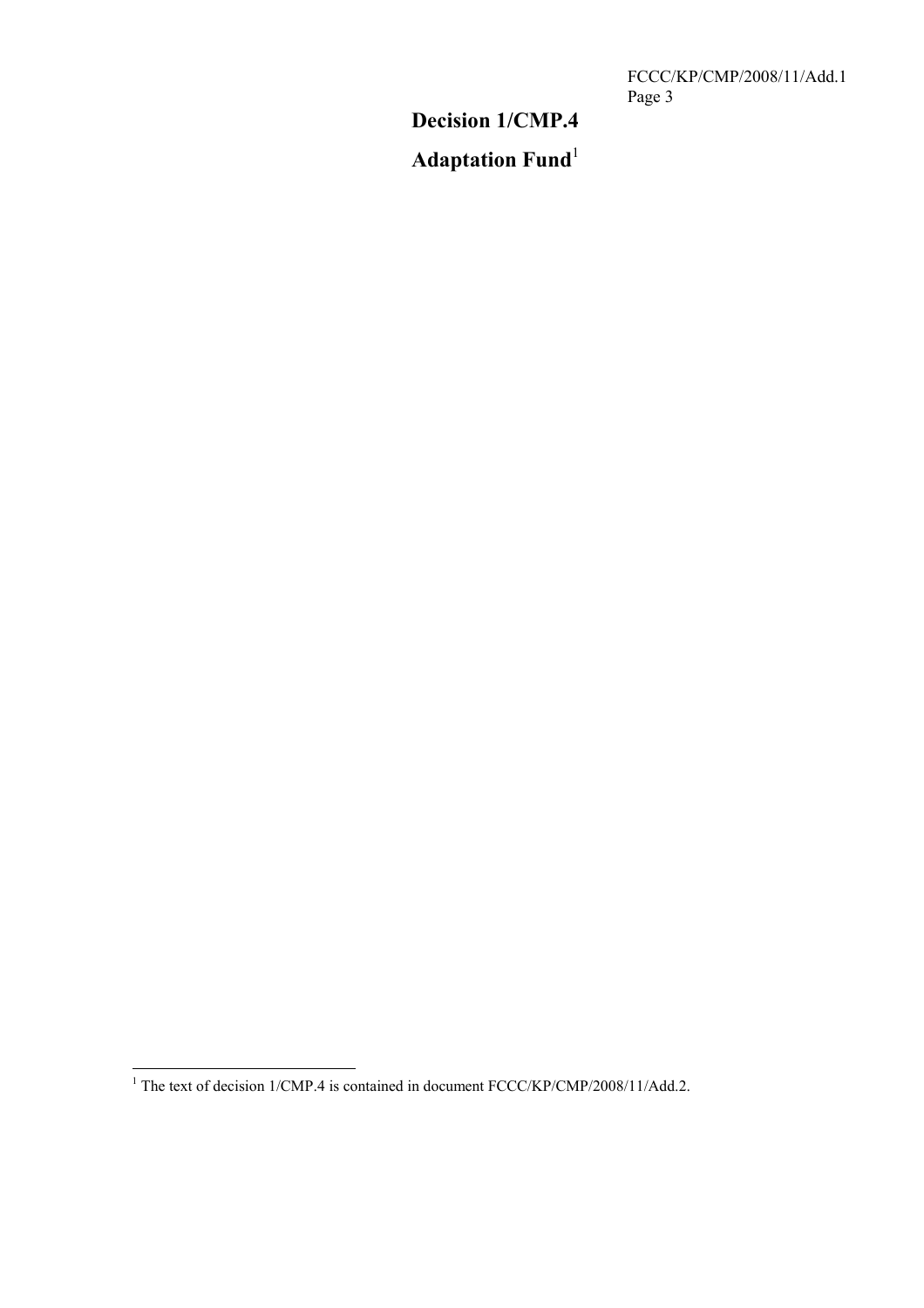# **Decision 2/CMP.4**

#### **Further guidance relating to the clean development mechanism**

*The Conference of the Parties serving as the meeting of the Parties to the Kyoto Protocol,* 

*Recalling* the provisions of Articles 3 and 12 of the Kyoto Protocol,

*Cognizant* of decisions 7/CMP.1, 1/CMP.2 and 2/CMP.3,

*Recognizing* the rapidly expanding portfolio of clean development mechanism project activities and the increasing volume of work for the Executive Board of the clean development mechanism,

*Welcoming* the establishment of 137 designated national authorities, 109 among them in developing country Parties,

 *Reminding* Parties wishing to participate in clean development mechanism project activities of the need to identify a designated national authority,

*Reiterating* the importance of ensuring the efficient, cost-effective and transparent functioning of the clean development mechanism and the executive and supervisory role of its Executive Board,

*Affirming* that it is the host Party's prerogative to confirm whether a clean development mechanism project activity assists it in achieving sustainable development,

### **I. General**

1. *Takes note with appreciation* of the annual report for 2007–2008 of the Executive Board of the clean development mechanism, $\frac{1}{n}$  in particular information on:

- (a) The registration of an additional 359 clean development mechanism project activities, which brings the total of registered project activities to 1,186;
- (b) The issuance of an additional 107,604,113 certified emission reductions, which brings the total of certified emission reductions to 202,845,016;
- (c) The accreditation and designation of one additional operational entity, which brings the total of operational entities to 19;
- (d) The approval of an additional 27 baseline and monitoring methodologies, including the consolidation of four methodologies into two consolidated methodologies, which brings the total of approved baseline and monitoring methodologies to 121;

2. *Designates* as operational entities those entities that have been accredited, and provisionally designated, as operational entities by the Executive Board to carry out sector-specific validation functions and/or sector-specific verification functions as listed in the annex;

3. *Requests* the Executive Board, based on its relevant experience, to make recommendations to the Conference of the Parties serving as the meeting of the Parties to the Kyoto Protocol for consideration at its fifth and subsequent sessions for improving the efficiency of the operation of the clean development mechanism;

l

<sup>1</sup> FCCC/KP/CMP/2008/4.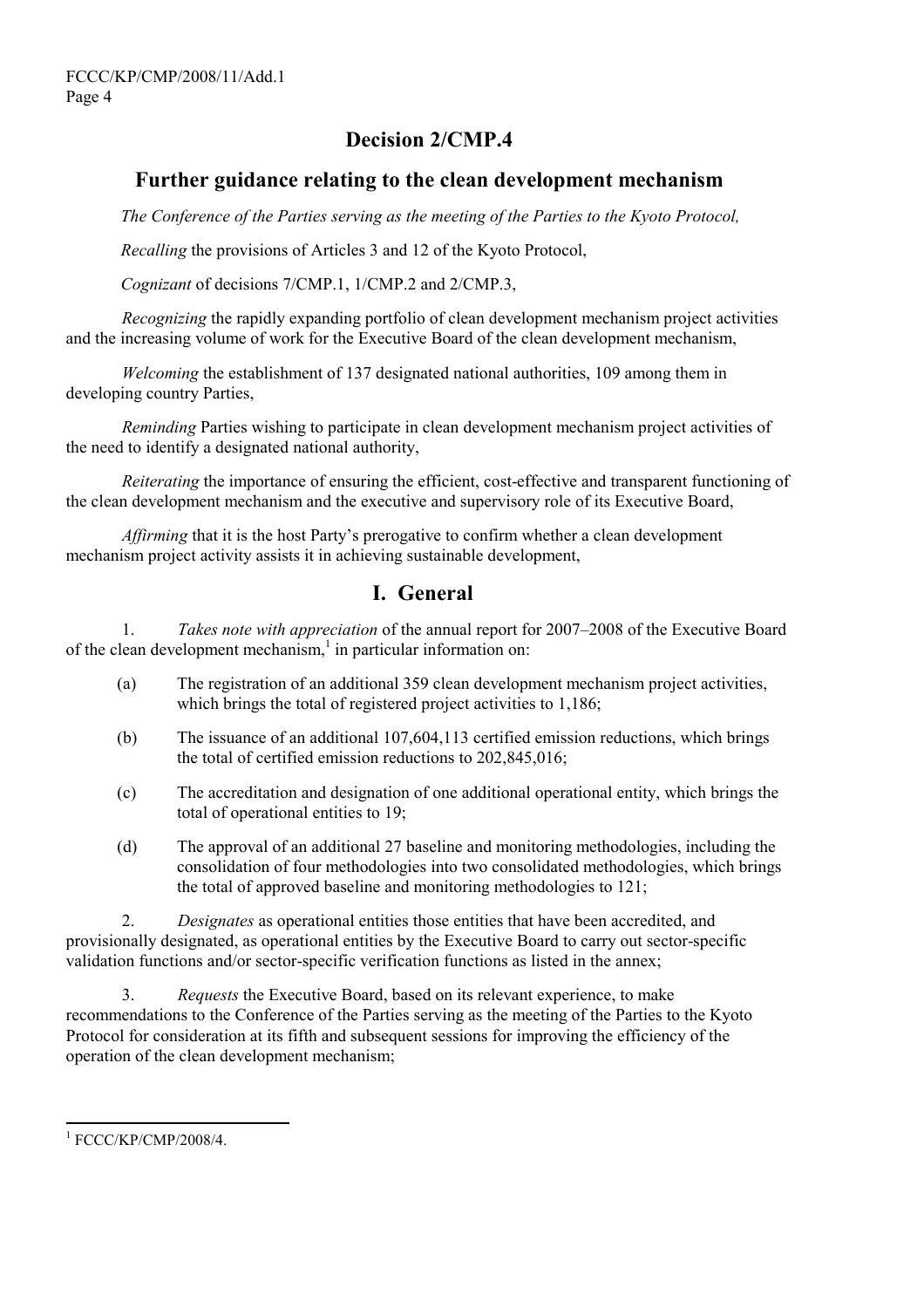#### **II. Governance**

4. *Reaffirms* that the Executive Board shall adopt revisions of its management plan as necessary and shall submit the management plan for 2009 to the Conference of the Parties serving as the meeting of the Parties to the Kyoto Protocol for its information pursuant to the provisions in decision 1/CMP.2, paragraph 8;

- 5. *Requests* the Executive Board:
- (a) To keep the management plan under review and make adjustments to it as necessary to continue ensuring the efficient, cost-effective, transparent and consistent functioning of the clean development mechanism;
- (b) To take action that allows it to emphasize its executive and supervisory role by, inter alia, ensuring effective use of its support structure, including its panels, other outside expertise and the secretariat, and by strengthening the role of designated operational entities;
- (c) To revise the management plan according to the workload for 2009 and adopt this revision in a timely manner, no later than its forty-sixth meeting, and implement its provisions efficiently;
- (d) To make use of and further develop performance and management-level indicators and enhance the provision of information derived from these;

6. *Welcomes* the approval of the *Clean Development Mechanism Validation and*  Verification Manual,<sup>2</sup> which is intended to promote quality and consistency in verification and validation work;

7. *Also welcomes* the adoption by the Executive Board of timelines for tasks carried out by the secretariat, such as completeness checks;

8. *Notes with serious concern* the delays in project registration and certified emission reduction issuance caused by, inter alia, the completeness check processes;

9. *Urges* the Executive Board to take effective action to speed up the completeness check processes;

10. *Requests* the Executive Board to establish timelines for each of its procedures including revision of and deviation from approved methodologies and approval of revised monitoring plans by the Executive Board, its supporting structures and the secretariat;

11. *Welcomes* the work started by the Executive Board to enhance consistency and transparency in its decision-making, such as its adoption of a workplan to categorize documentation, including a clear history of changes in documents approved by the Executive Board, in order to improve the transparency of and access to documents of the Executive Board;

12. *Requests* the Executive Board, as early as possible in 2009, with a view to further improving transparency and consistency in decision-making, to classify, index and publish decisions, clarifying the hierarchy of its decisions, to demonstrate the relationship between new and previous

<sup>&</sup>lt;sup>2</sup> Report of the forty-fourth meeting of the Executive Board of the clean development mechanism, annex 3. Available at <http://cdm.unfccc.int/EB/index.html>.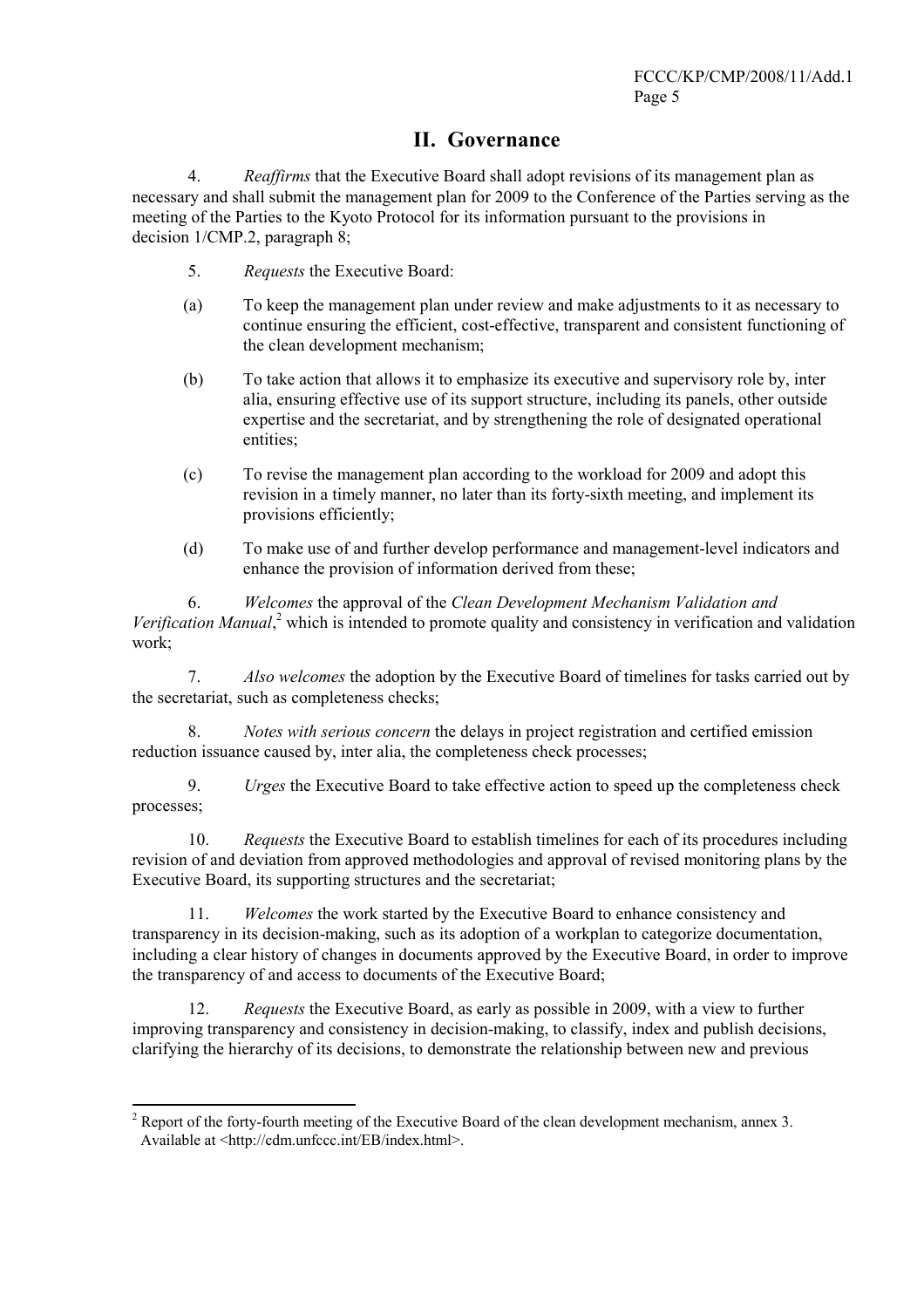FCCC/KP/CMP/2008/11/Add.1 Page 6

decisions, to further substantiate decisions and to make public the rationale for its decisions, taking into account that the information provided may encompass background information and examples, depending upon the nature of the decision, without compromising the confidentiality of the opinion of any individual Executive Board member;

13. *Also requests* the Executive Board to review its experience gained in the project registration and certified emission reductions issuance processes, to summarize systematically the major issues that trigger a request for review and corresponding justification, to develop a dedicated document compiling the major criteria for decision-making during the review process and to make it publicly available through the UNFCCC CDM website;

14. *Further requests* the Executive Board to adhere to the principle that any decision, guidance, tool and rule shall not be applied retroactively;

15. *Commends* the Executive Board on its efforts to deal with the steadily growing workload under the current governance structure;

16. *Reiterates* its encouragement to the Executive Board to ensure a balance in applying its resources between satisfying caseload needs and making general policy and system improvements pursuant to decision 2/CMP.3, paragraph 11;

17. *Takes note with appreciation* of the satisfaction expressed by the Executive Board with regard to the high quality of work and dedication of its support structure, including the secretariat;

- 18. *Requests* the Executive Board:
- (a) To maintain and regularly update the *Clean Development Mechanism Validation and Verification Manual* and carry out outreach and implementation activities in order to enhance the understanding among designated operational entities of the requirements of the manual and facilitate its implementation; the initial update will take into account, as its highest priority, an assessment conducted by the Executive Board on the implication of the possible inclusion in the *Clean Development Mechanism Validation and Verification Manual* of the concepts of materiality and level of assurance;
- (b) To continue to streamline the registration and issuance processes of the clean development mechanism by assessing the existing timelines and take the necessary action to ensure the efficient and timely consideration of requests for registration and issuance;
- (c) To explore ways and means to enhance the effectiveness of its communication with project participants without going through designated operational entities and to report on actions taken to the Conference of the Parties serving as the meeting of the Parties to the Kyoto Protocol at its fifth session;
- (d) To continue to closely monitor the adequacy of the operation of its support structure, particularly should the size and value of the clean development mechanism increase as expected, to take action, as appropriate, to ensure the effectiveness of its service and to report on actions taken to the Conference of the Parties serving as the meeting of the Parties to the Kyoto Protocol at its fifth session;

### **III. Accreditation**

19. *Reaffirms* the important role of designated operational entities in the implementation of the clean development mechanism, as indicated in decision 3/CMP.1, paragraph 27;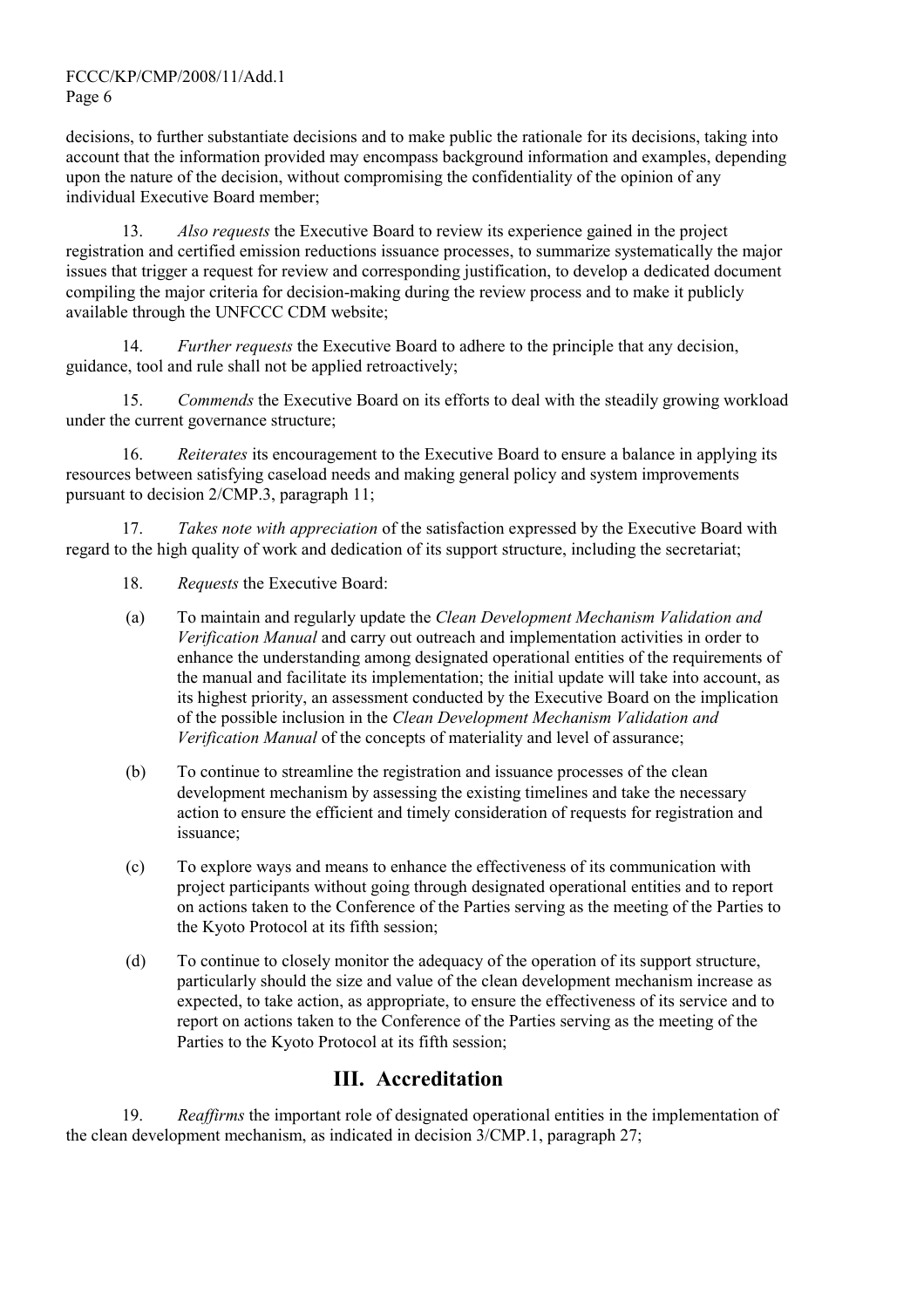20. *Commends* the enhanced cooperation and communication between the Executive Board and the designated operational entities by involving the designated operational entities in Executive Board meetings and relevant workshops;

21. *Takes note* of the work of the Executive Board in revising the accreditation process to provide a more simplified system of accreditation;

22. *Commends* the Executive Board for its work to enhance the operationalization of the accreditation procedure by developing an accreditation standard and revising procedures, while continuing to ensure that designated operational entities comply with the required standards, including by continuously monitoring the performance of designated operational entities in order to improve performance incentives for designated operational entities;

23. *Requests* the Executive Board to complete, as its highest priority, its revision of the accreditation process with a view to simplifying and streamlining the process in order to ensure the effective and efficient application of standards and that sufficient numbers of designated operational entities, especially in developing countries, are available to meet the continuously increasing demand for their services;

24. *Also requests* the Executive Board to complete, in parallel, its accreditation standard;

25. *Decides* that the Executive Board may recover the costs related to a request for review of a request for registration of a proposed project activity or a request for issuance of certified emission reductions in cases where the Executive Board decides to reject such a request and the designated operational entity repeatedly fails to comply with the requirements of the Executive Board;

- 26. *Requests* the Executive Board:
- (a) To develop and apply, as a priority, a system for continuous monitoring of the performance of designated operational entities and a system to improve the performance of designated operational entities;
- (b) To develop and apply measures to ensure that designated operational entities comply with the requirements and meet the standards established by the Executive Board for designated operational entities;
- (c) To facilitate the accreditation of more applicant entities from developing countries by, inter alia, reducing the costs for the necessary accreditation procedures incurred by applicant entities from developing countries, in order to address the shortage of validation and verification services and enhance the equitable regional distribution of clean development mechanism project activities;
- (d) To finalize, prior to the fifth session of the Conference of the Parties serving as the meeting of the Parties to the Kyoto Protocol, its work on a policy framework to address non-compliance by designated operational entities in a systematic manner, including transparent criteria for the application of sanctions in cases of non-compliance;
- (e) To enhance the transparency of the performance of designated operational entities, including by regularly publishing statistics on their performance on the UNFCCC CDM website and report on actions taken to the Conference of the Parties serving as the meeting of the Parties to the Kyoto Protocol at its fifth and subsequent sessions;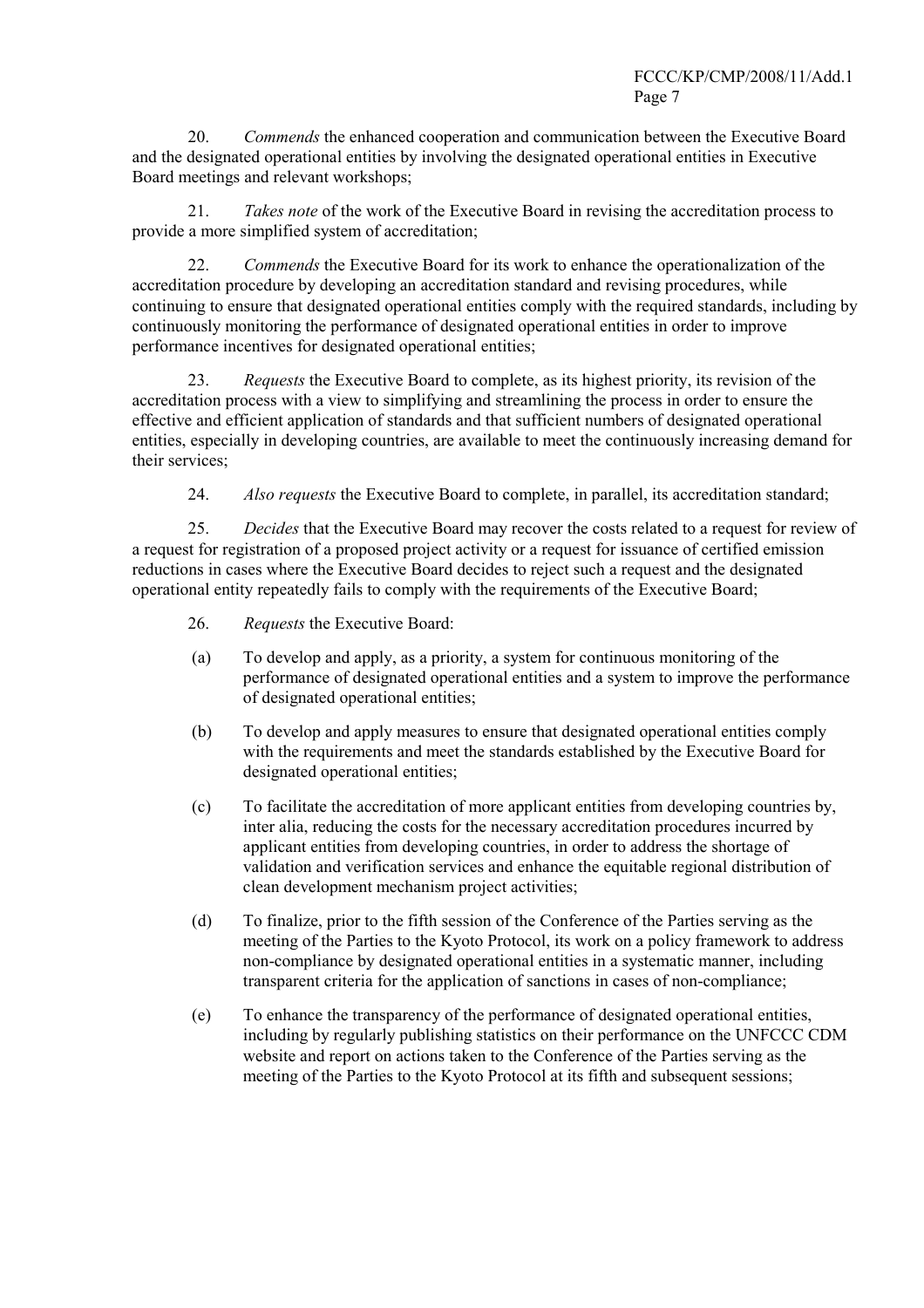#### FCCC/KP/CMP/2008/11/Add.1 Page 8

27. *Also request*s the Executive Board to analyse the means to enhance the impartiality and independence of designated operational entities and to report on its findings to the Conference of the Parties serving as the meeting of the Parties to the Kyoto Protocol at its fifth session;

28. *Decides* that the Executive Board may provide in its procedures for the suspension of accreditation in respect of specific scopes or functions of a designated operational entity;

29. *Requests* the Executive Board to analyse possible arrangements for ensuring that projects under validation and verification by a suspended designated operational entity are not prejudiced by the suspension, and report on its findings to the Conference of the Parties serving as the meeting of the Parties to the Kyoto Protocol at its fifth session;

30. *Urges* designated operational entities to speed up the process of validation and verification, while ensuring the quality of validation and verification;

## **IV. Methodologies and additionality**

31. *Takes note* of the increasing number of consolidated, approved methodologies and methodological tools covering a wide range of methodological approaches and applicability conditions, as well as the optional tools for demonstrating additionality and identifying the baseline scenario;<sup>3</sup>

32. *Also takes note* of the importance of maintaining the broad applicability of small-scale methodologies in order to ensure the relative ease of implementation of small-scale project activities while maintaining environmental integrity;

- 33. *Reiterates* its encouragement:
- (a) To project participants to develop and submit, and the Executive Board to approve, more methodologies with broad applicability conditions, in order to increase the availability of different technologies and measures, ensuring ease of use without jeopardizing the environmental integrity of the clean development mechanism;
- (b) To project participants to submit methodologies for the transport, agriculture, afforestation and reforestation and demand-side energy efficiency sectors with innovative approaches to determining baselines and facilitating monitoring;
- (c) To project participants to prepare and submit programmes of activities;
- (d) To Parties, intergovernmental organizations, non-governmental organizations, industry and others to support the development by project participants of broadly applicable methodologies;
- 34. *Encourages* the Executive Board:
- (a) To continue its efforts to broaden the application of methodologies while maintaining their environmental integrity; and to ensure that consolidated methodologies cover the full range of methodological approaches and applicability conditions covered by the underlying approved methodologies, while enhancing ease of use;
- (b) To further develop generic and user-friendly methodological tools that can assist project participants in designing or applying methodologies, thereby ensuring the simplicity and consistency of methodologies;

l <sup>3</sup> Available at <http://cdm.unfccc.int/methodologies/index.html>.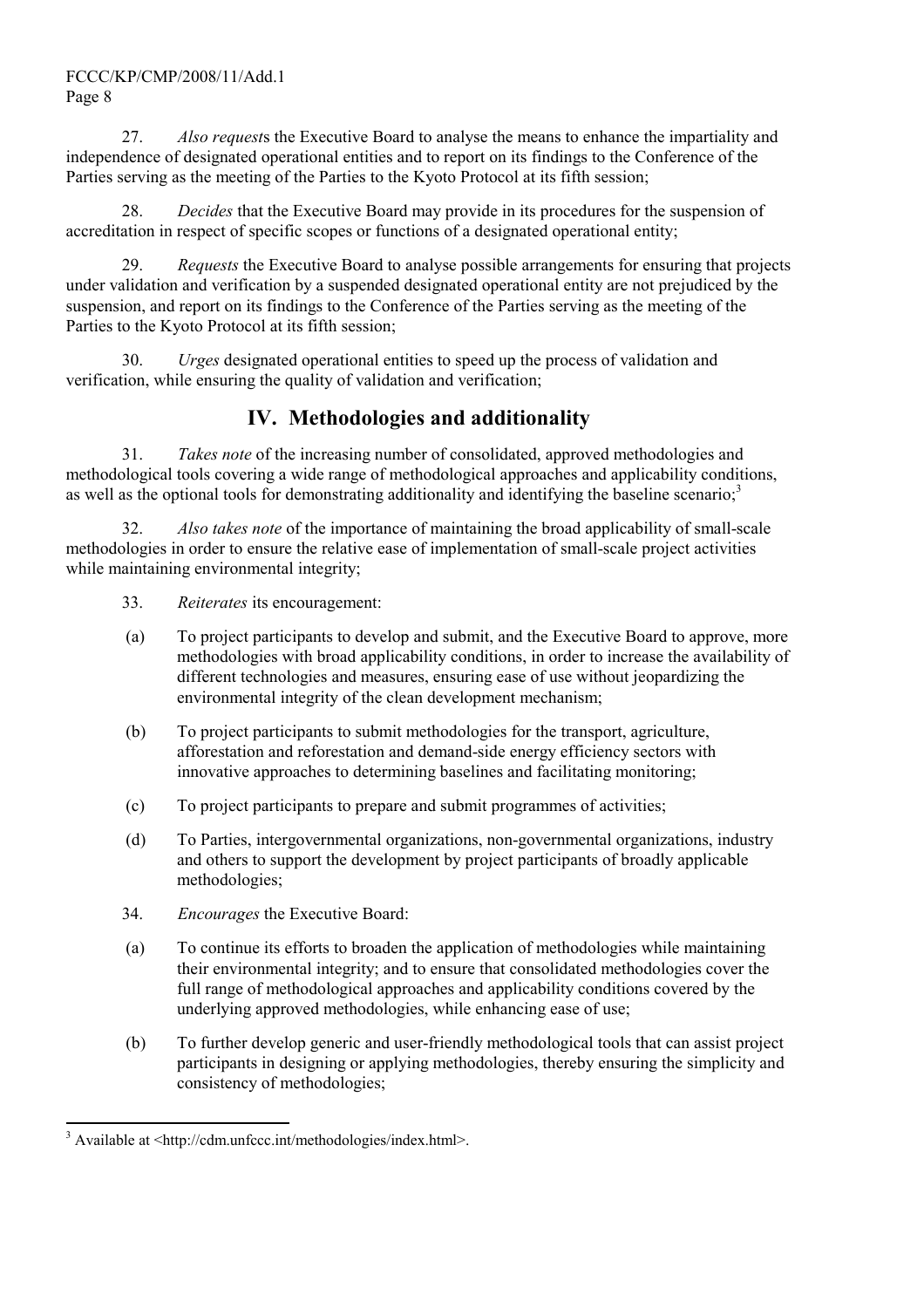(c) To intensify its work relating to energy efficiency and renewable energy activities as clean development mechanism project activities, given that such project activities contribute to sustainable development but face difficulties under the clean development mechanism, while continuing to ensure environmental integrity;

35. *Requests* the Executive Board to examine the large proportion of approved methodologies which have never been utilized, identify the reasons for non-utilization, and to take the lessons learned into account in the approval and revision of methodologies;

36. *Requests* the Executive Board to further enhance the objectivity of approaches used to assist in the demonstration and assessment of additionality while ensuring environmental integrity, including, where appropriate:

- (a) Standardized methods to calculate financial parameters;
- (b) Ouantitative approaches to the demonstration of barriers;
- (c) Assessment of common practice, including the definition of the applicable region and similar technologies;

37. *Requests* the Executive Board to further enhance the objectivity in the determination of emission baselines;

38. *Requests* the Executive Board to continue its work, as a matter of urgency, on the provision of guidance on programmes of activities, including: guidance on institutional responsibilities; guidance for designated operational entities undertaking validation and/or verification of a programme of activities; and definition of liabilities and requirements for the different stakeholders involved in the process of developing a programme of activities, with a view to swiftly overcoming the identified barriers to the implementation of programmes of activities;

39. *Also requests* the Executive Board to take fully into account, in its work and in the work of its support structure, the laws, regulations, policies, standards and guidelines that apply in the host countries;

40. *Commends* the Executive Board for its consideration and subsequent approval of a new small-scale energy efficiency methodology that decreased the monitoring cost significantly by allowing default factors;

41. *Requests* the Executive Board to assess the implications of the possible inclusion of carbon dioxide capture and storage in geological formations as clean development mechanism project activities, taking into account technical, methodological and legal issues, and report back to the Conference of the Parties serving as the meeting of the Parties to the Kyoto Protocol at its fifth session;

42. *Requests* the Executive Board to assess the implications of the possible inclusion of lands with forests in exhaustion as afforestation and reforestation clean development mechanism project activities, taking into account technical, methodological and legal issues, and report back to the Conference of the Parties serving as the meeting of the Parties to the Kyoto Protocol at its fifth session;

43. *Requests* that the Executive Board explore the use of default emission factors for small-scale end-user energy efficiency methodologies, where appropriate;

44. *Commends* the Executive Board for identifying issues and constraints for the application of methodologies relating to demand-side energy efficiency measures, energy efficiency improvements in supply-side domestic appliances and mass transport;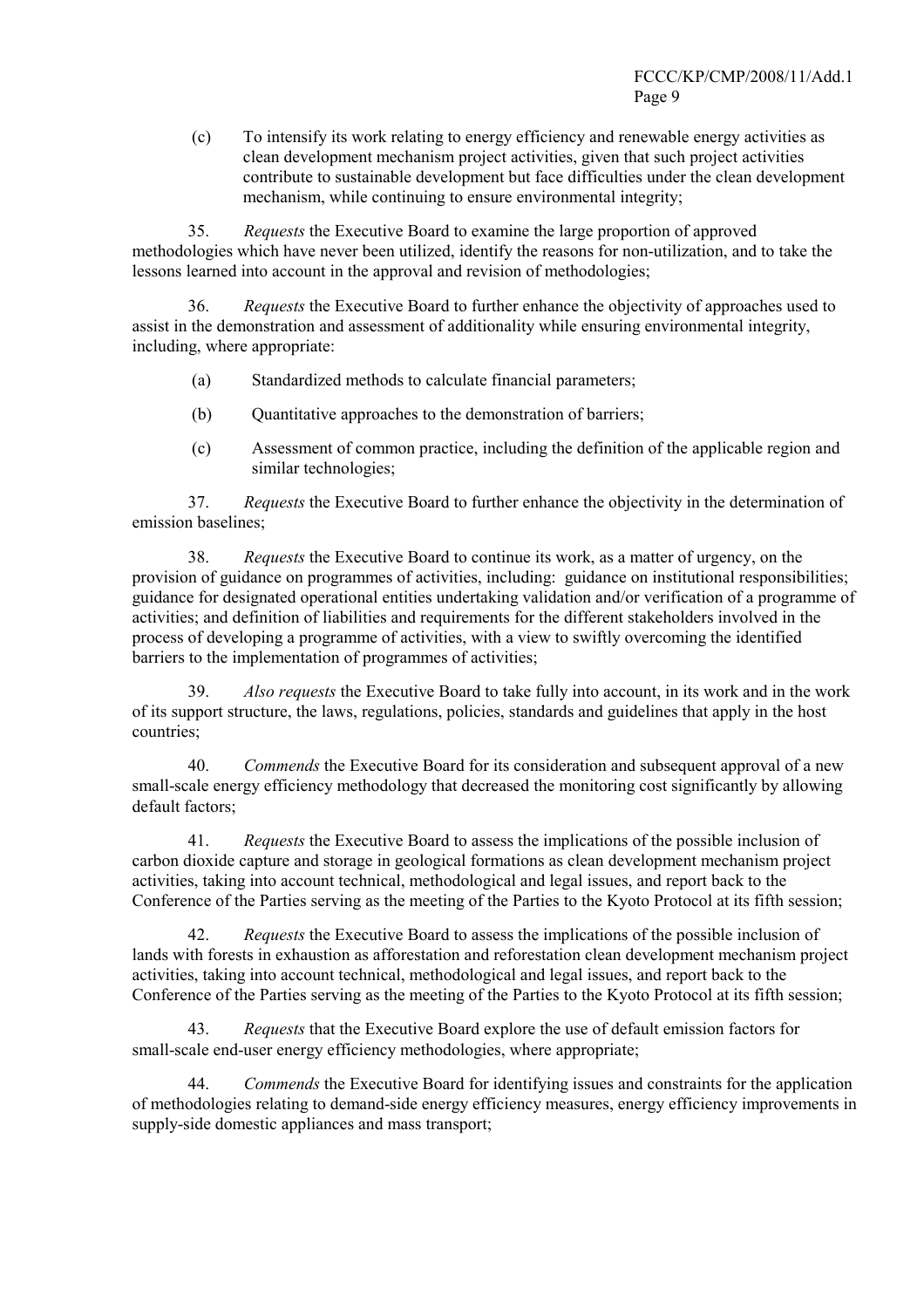45. *Requests* that these issues and constraints are addressed with due priority in view of their importance;

46. *Encourages* the Executive Board to expand the applicability of methodologies for programmes of activities by allowing a combination of small-scale methodologies;

47. *Requests* the Executive Board to develop options to assist in the calculation of emission factors for off-grid electricity generation;

# **V. Regional and subregional distribution and capacity-building**

48. *Welcomes* the work undertaken by the Designated National Authorities Forum, which could contribute to broader participation in the clean development mechanism, inter alia, through the sharing of information and experience;

49. *Notes* the work undertaken by the Executive Board with respect to regional and subregional distribution of clean development mechanism project activities, systematic or systemic barriers to their equitable distribution and options to address these, and recommendations that were made by the Executive Board in response to decision 2/CMP.3, paragraph 29;

50. *Emphasizes* that further efforts are necessary to promote equitable regional and subregional distribution of clean development mechanism project activities;

51. *Encourages* the Executive Board and the secretariat to continue to facilitate the equitable regional and subregional distribution of project activities;

52. *Requests* the secretariat to enhance capacity-building activities in the context of the Designated National Authorities Forum and to facilitate closer cooperation between the designated national authorities of Parties included in Annex I to the Convention and Parties not included in Annex I to the Convention (non-Annex I Parties), as well as capacity-building activities between designated national authorities of non-Annex I Parties;

53. *Also requests* the Executive Board to develop, in consultation with designated national authorities, ways to streamline the process relating to clean development mechanism project activities in countries hosting fewer than 10 registered clean development mechanism project activities, especially in the least developed countries, small island developing States and Africa, without compromising environmental integrity;

54. *Further requests* the Executive Board, taking into account its workload and that of its support structure, to facilitate the development and approval of new and revised existing methodologies, based on the specific needs of, and potential for, application in countries underrepresented in the clean development mechanism, in order to assist those countries in realizing their clean development mechanism potential by expanding project activity types, while ensuring environmental integrity;

55. *Encourages* Parties and United Nations organizations, in particular partner agencies of the Nairobi Framework,<sup>4</sup> to focus their capacity-building activities on the development of clean development mechanism project activities, in close consultation with the recipient countries and in a coordinated fashion across bilateral and multilateral activities, especially in the least developed countries, small island developing States and Africa;

<sup>&</sup>lt;sup>4</sup> Launched at the second session of the Conference of the Parties serving as the meeting of the Parties to the Kyoto Protocol.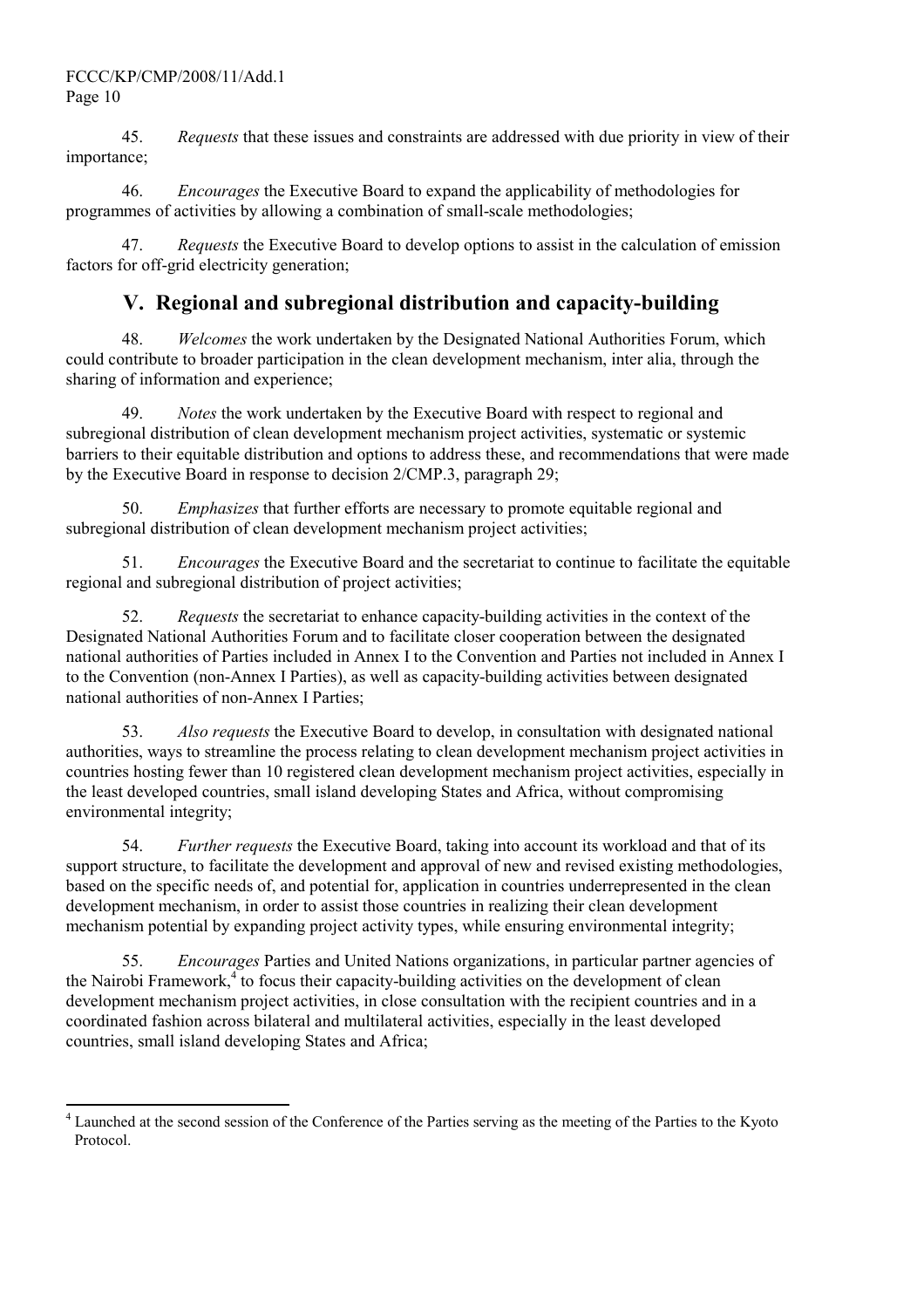56. *Also encourages* Parties and entities in the private sector, in a position to do so, to support the identification and development of project design documents in countries hosting fewer than 10 registered clean development mechanism project activities, especially in the least developed countries, small island developing States and Africa, and to meet the cost of validating these projects, while acknowledging that some Parties provide such support through their national purchase programmes and/or their bilateral and multilateral capacity-building activities;

57. *Further encourages* Parties to cooperate bilaterally in the development and implementation of clean development mechanism project activities, in particular through South–South cooperation and capacity transfer, and to facilitate the participation by the private sector in the clean development mechanism by creating the appropriate enabling environment;

58. *Encourages* the private sector to further engage in the clean development mechanism process by paying particular attention to a more equitable regional distribution of clean development mechanism project activities;

59. *Also encourages* designated operational entities to establish offices and partnerships in developing countries in order to reduce the transaction costs for those countries and contribute to a more equitable distribution of clean development mechanism project activities;

60. *Acknowledges* the work undertaken in the context of the Nairobi Framework to catalyse the clean development mechanism in Africa;

61. *Encourages* project participants, stakeholders and experts to make use of the CDM Bazaar and provide feedback to improve its functionality;

62. *Requests* the secretariat to enhance the CDM Bazaar in order to increase its use in developing countries;

63. *Also requests* the secretariat to continue its work in facilitating coordination among the partner agencies in the implementation of the Nairobi Framework;

#### **VI. Resources for work on the clean development mechanism**

64. *Requests* the Executive Board to continue to provide information in its annual report to the Conference of the Parties serving as the meeting of the Parties to the Kyoto Protocol on the status and forecast of the revenue from the share of proceeds to cover administrative expenses;

65. *Expresses its appreciation* to the Governments of Austria, Belgium, Spain and the United Kingdom of Great Britain and Northern Ireland for having provided financial resources in support of the Africa Carbon Forum held in Dakar, Senegal, on 3 to 5 September 2008 and in support of the meeting of the Designated National Authorities Forum held in Santiago, Chile, on 27 to 28 October 2008, and to the Government of Chile for hosting the meeting;

66. *Invites* Parties included in Annex I to the Convention to make contributions to the CDM Trust Fund for funding work in support of the Designated National Authorities Forum.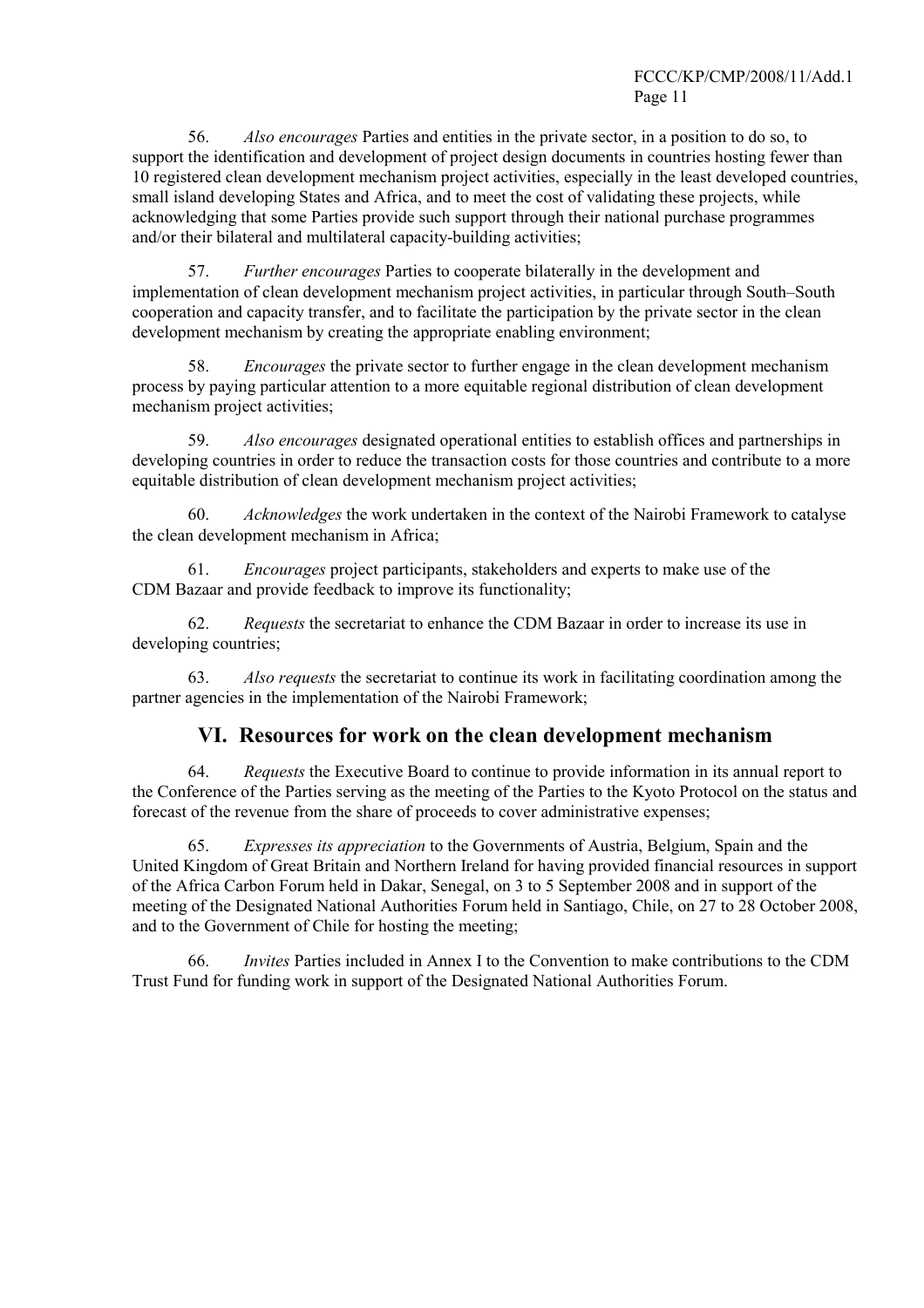#### ANNEX

# **Entities accredited and provisionally designated by the Executive Board of the clean development mechanism and recommended for designation by the Conference of the Parties serving as the meeting of the Parties to the Kyoto Protocol for validation and verification/certification for specific sectoral scopes**

|                                                | Designated and recommended for<br>designation for sectoral scopes |                                              |
|------------------------------------------------|-------------------------------------------------------------------|----------------------------------------------|
| Name of entity                                 | Project<br>validation                                             | <b>Emission</b><br>reduction<br>verification |
| Bureau Veritas Certification Holding SAS (BVC) | 14                                                                |                                              |
| JACO CDM, Ltd. (JACO)                          | 14                                                                |                                              |
| Japan Quality Assurance Organization (JQA)     | 15                                                                |                                              |
| Japan Consulting Institute (JCI)               | 4, 5, 10                                                          |                                              |
| Rina S.p.A (RINA)                              | 1, 2, 3                                                           |                                              |
| SGS United Kingdom Ltd. (SGS)                  | 13<br>(re-accreditation)                                          | 14                                           |

*Note*: The numbers 1 to 15 indicate sectoral scopes as determined by the Executive Board. For details, see <http://cdm.unfccc.int/DOE/scopelst.pdf>.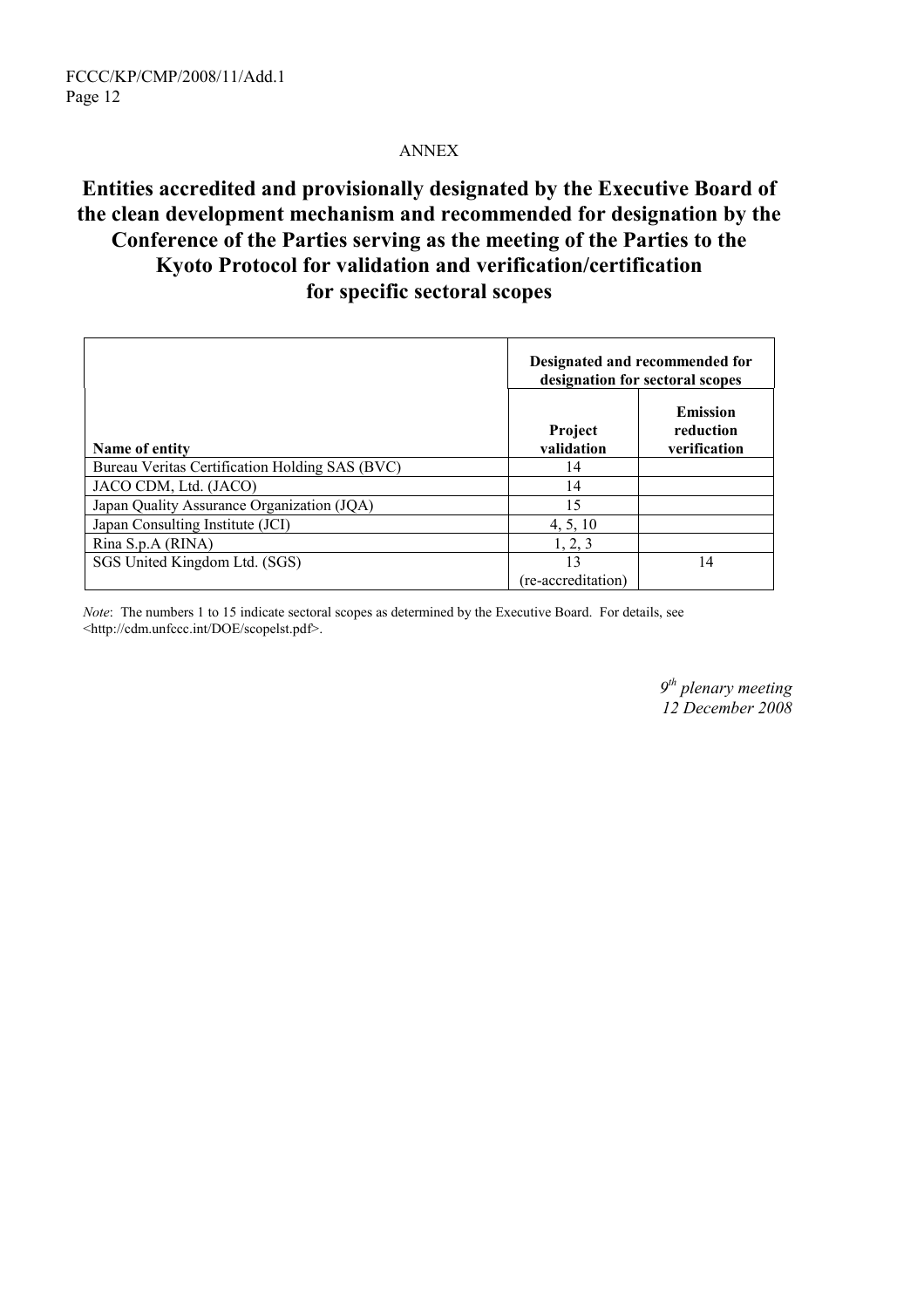#### **Decision 3/CMP.4**

#### **Advancing the work of the Ad Hoc Working Group on Further Commitments for Annex I Parties under the Kyoto Protocol**

*The Conference of the Parties serving as the meeting of the Parties to the Kyoto Protocol,* 

*Recalling* Article 3, paragraph 9, of the Kyoto Protocol and decision 1/CMP.1,

1. *Welcomes* the progress achieved by the Ad Hoc Working Group on Further Commitments for Annex I Parties under the Kyoto Protocol in its work pursuant to Article 3, paragraph 9, of the Kyoto Protocol and decision 1/CMP.1;

2. *Takes note with appreciation* of the reports of the Ad Hoc Working Group on Further Commitments for Annex I Parties under the Kyoto Protocol on its sessions to date and the oral report by the Chair to the Conference of the Parties serving as the meeting of the Parties to the Kyoto Protocol at its fourth session;

3. *Welcomes* the work programme for 2009 of the Ad Hoc Working Group on Further Commitments for Annex I Parties under the Kyoto Protocol;

4. *Looks forward* to the development of texts pursuant to paragraphs 57, 58 and 59 of document FCCC/KP/AWG/2008/8, with a view to the Ad Hoc Working Group on Further Commitments for Annex I Parties under the Kyoto Protocol completing its work by the fifth session of the Conference of the Parties serving as the meeting of the Parties to the Kyoto Protocol.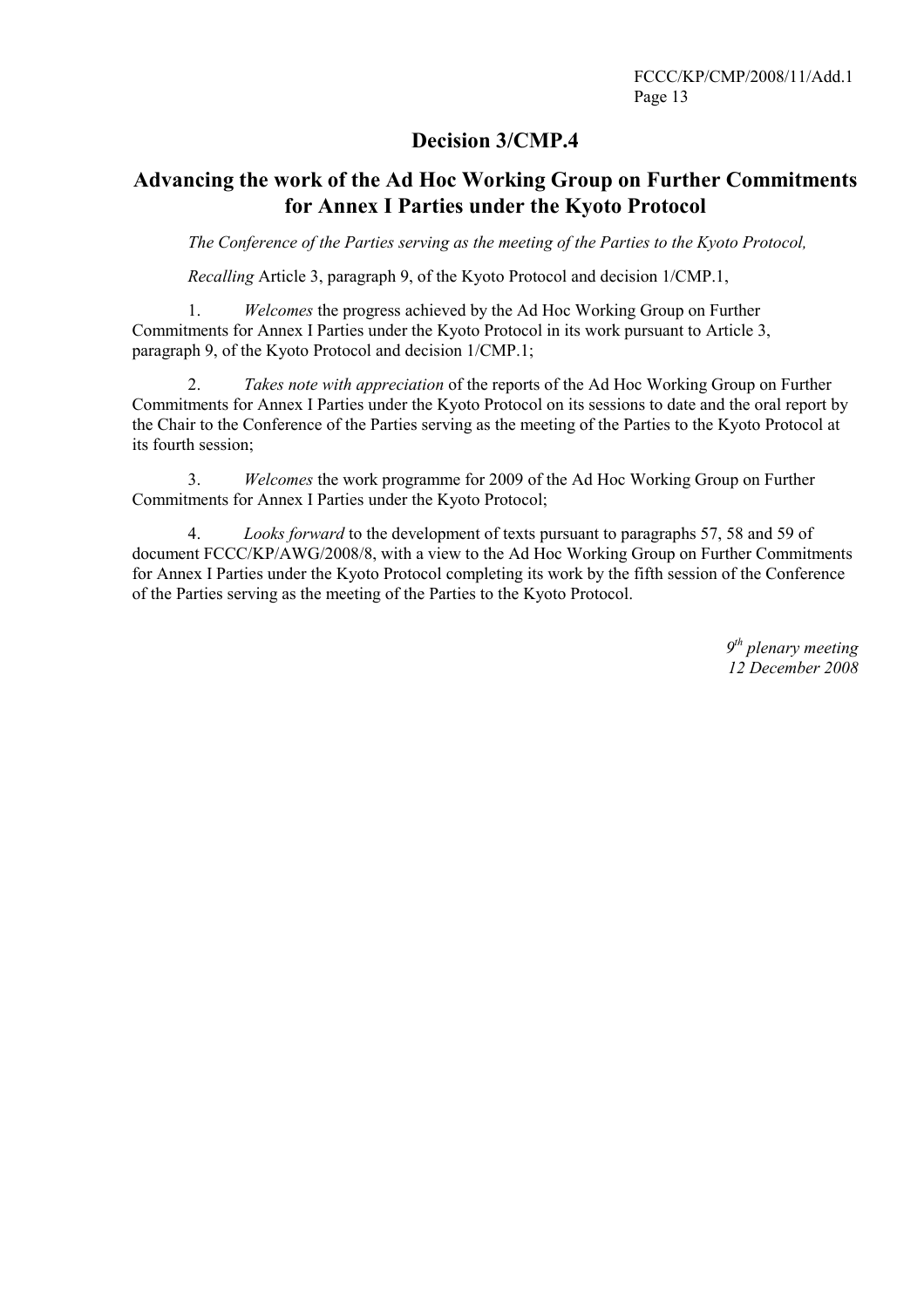# **Decision 4/CMP.4**

#### **Compliance Committee**

*The Conference of the Parties serving as the meeting of the Parties to the Kyoto Protocol,* 

*Recalling* Article 18 of the Kyoto Protocol,

*Recalling also* decisions 27/CMP.1, 4/CMP.2 and 5/CMP.3,

*Having considered* the annual report of the Compliance Committee to the Conference of the Parties serving as the meeting of the Parties to the Kyoto Protocol,<sup>1</sup>

*Noting* the proposals of the Compliance Committee to amend the rules of procedure of the Committee in the light of the experience gained by its enforcement branch in its consideration of questions of implementation,

*Recognizing* the need to continue to ensure the stable, consistent and predictable application of the procedures and mechanisms relating to compliance and the rules of procedure of the Compliance Committee,

*Emphasizing* that it is not necessary to revisit these procedures and mechanisms and rules of procedure on a regular basis, unless needed and appropriate,

*Noting* the request of the Compliance Committee regarding funding for the costs of travel to and participation in meetings of the Compliance Committee.<sup>2</sup>

*Noting also* the request of the Compliance Committee that the Conference of the Parties serving as the meeting of the Parties to the Kyoto Protocol at its fourth session take into account, in its consideration of privileges and immunities for individuals serving in constituted bodies under the Kyoto Protocol, the situation of experts from whom advice is sought by the facilitative branch or the enforcement branch of the Compliance Committee,

*Cognizant* of decision 7/CMP.4 on the issue of privileges and immunities for individuals serving on constituted bodies,

1. *Notes with appreciation* the work carried out by the Compliance Committee during the reporting period;

2. *Adopts* the amendments to the rules of procedure of the Compliance Committee as contained in the annex to this decision, in accordance with the provisions in decision 27/CMP.1, annex, section III, paragraph 2 (d);

l

 $\frac{1}{2}$  FCCC/KP/CMP/2008/5.

 $2$  FCCC/KP/CMP/2008/5, paragraph 4 (f).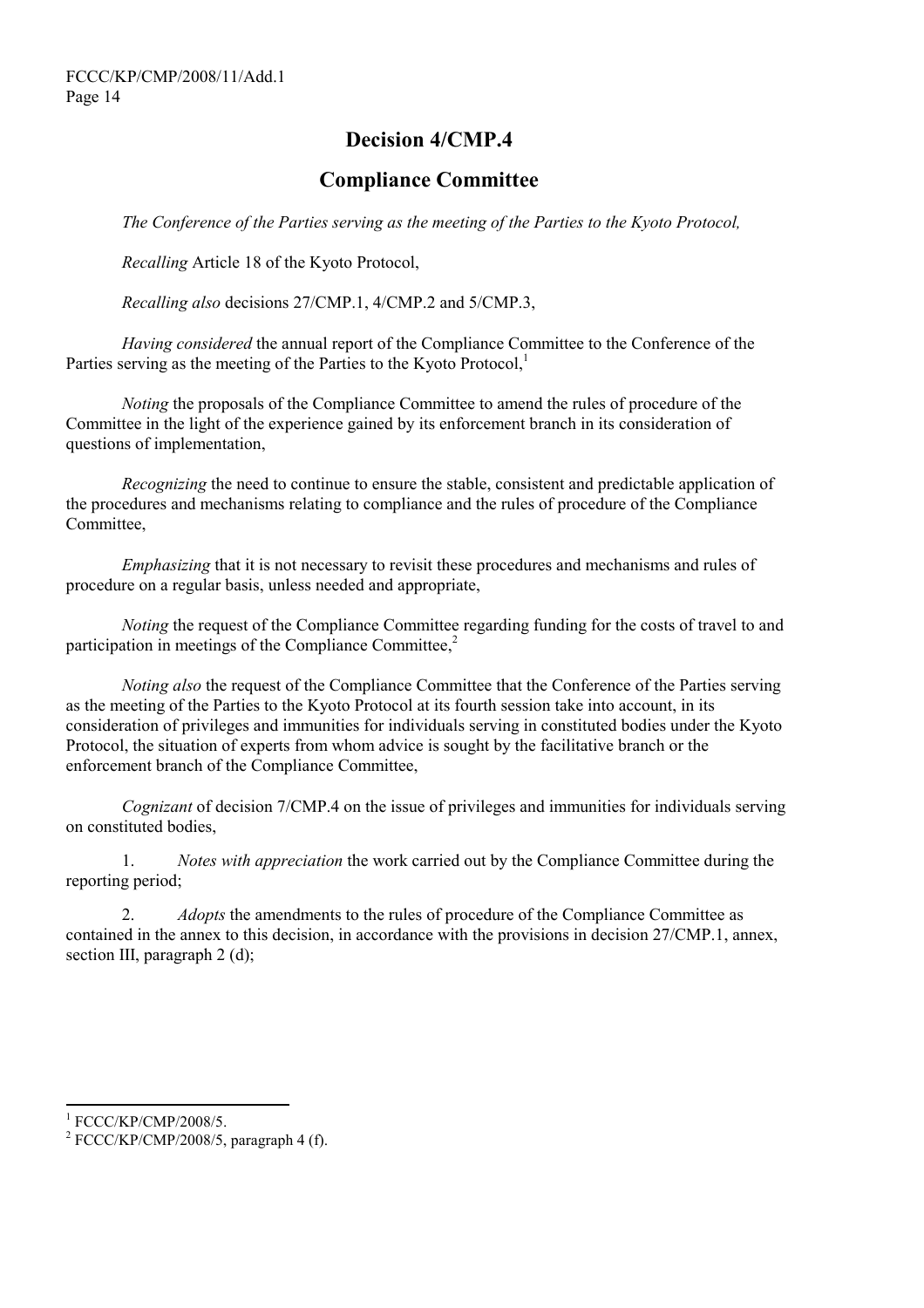- 3. *Decides* that:
- (a) The length of term for each member of the Compliance Committee also applies to his or her alternate member;
- (b) Alternate members are not to serve for more than two consecutive terms as alternate members;

4. *Requests* the secretariat to provide, together with the information requested in decision 5/CMP.3, paragraph 3, information to Parties on the implications of the proposal by the Compliance Committee that the United Nations rules and regulations on official travel applied to United Nations staff also be applied to eligible members and alternate members of the Compliance Committee, with a view to the Conference of the Parties serving as the meeting of the Parties to the Kyoto Protocol considering this proposal at its fifth session, including taking any decision in this regard, as appropriate;

5. *Invites* Parties to make voluntary contributions to the Trust Fund for Supplementary Activities in support of the work of the Compliance Committee in the biennium 2008–2009.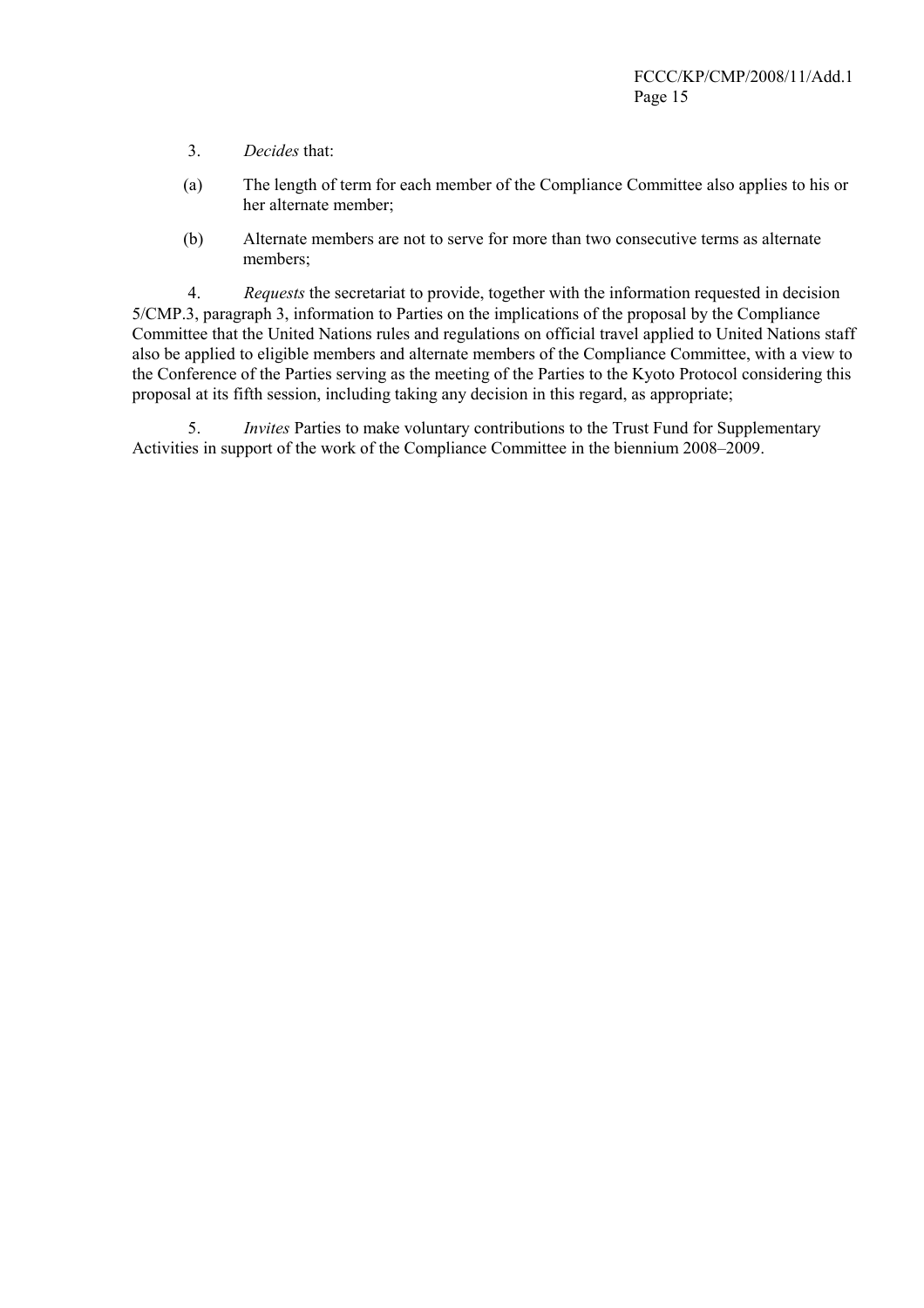#### ANNEX

### **Amendments to the rules of procedure of the Compliance Committee of the Kyoto Protocol**

1. The following text should be inserted following rule 13:

#### ì9 bis. CALCULATION OF TIME PERIODS

#### Rule 13 bis

For the purposes of calculating time periods:

- (a) The day of the act or event from which the period of time begins to run shall not be included. The last day of the period so calculated shall be included, unless it is a Saturday, Sunday or official UNFCCC holiday, or official national holiday in the case of a time limit applicable to a Party concerned, in which case the period shall be deemed to run until the end of the next working day;
- (b) Subject to subparagraph (a) above, where a period of time is expressed in weeks, months or years, the day on which the period of time expires shall be the same day of the week, month or year as the day from which the period of time begins to run, or if the month does not have such a date, the last day of that month.<sup>"</sup>

2. Rule 18 should be revised as follows, in order to extend coverage to the proposed new rule 25 bis, below:

 $i$ <sup>1</sup>. Any submission or comment under rules 14, 15, and 17 and 25 bis shall be signed by the agent of the Party and be delivered to the secretariat in hard copy and by electronic means.<sup>"</sup>

3. The following text should be inserted as a new paragraph 3 under rule 25:

ì3. The entitlement of the Party concerned to designate one or more persons to represent it during the consideration of a question of implementation pursuant to paragraph 2 of section VIII extends to any meeting convened:

- (a) To consider reinstatement of eligibility under paragraphs 2, 3 and 4 of section X;
- (b) To consider adjustments and corrections under paragraph 5 of section X;
- (c) To review and assess any plan submitted to the enforcement branch under paragraph 2 or paragraph 6 of section XV;
- (d) To consider any progress report on the implementation of this plan submitted to the enforcement branch under paragraph  $3$  or paragraph  $7$  of section XV.<sup>?</sup>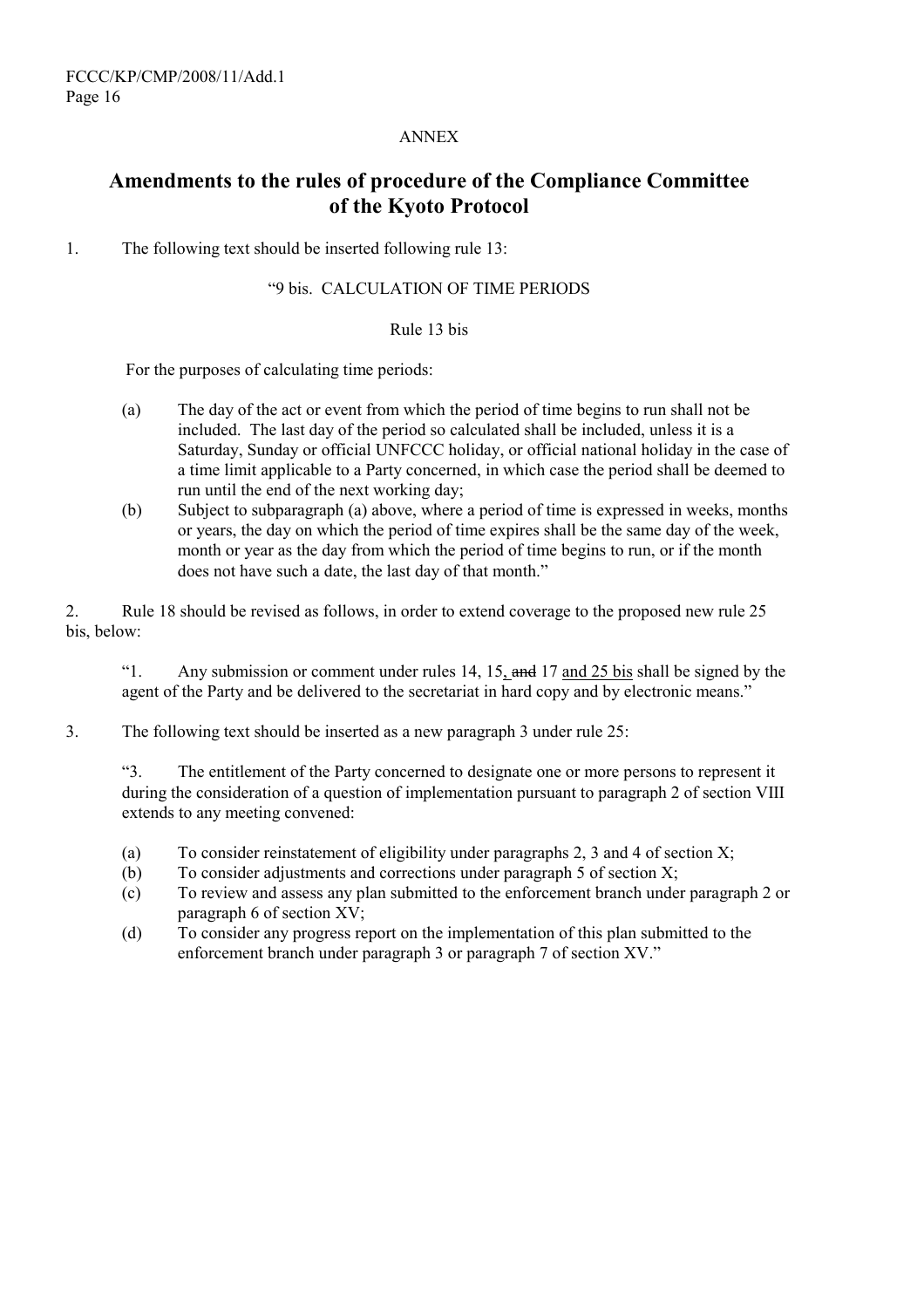4. The following text should be inserted following rule 25:

#### "Rule 25 bis

1. A plan to be submitted by the Party concerned to the enforcement branch under paragraph 2 or paragraph 6 of section XV shall explicitly:

- (a) Address, in separate sections, each of the elements specified in paragraph 2 or paragraph 6 of section XV;
- (b) Respond to any specific issues raised in the part of the final decision of the enforcement branch applying the consequences.

2. The enforcement branch shall endeavour to conduct the review and assessment of the plan under paragraph 2 or paragraph 6 of section XV within four weeks from the date of receipt of the plan.

3. In its review and assessment, the enforcement branch shall assess whether the plan submitted:

- (a) Sets out and adequately addresses the elements and issues referred to in paragraph 1 above;
- (b) If implemented, is expected to remedy the non-compliance or to meet the quantified emission limitation or reduction commitment of the Party concerned in the subsequent commitment period, as envisaged in paragraph 2 and paragraph 6 of section XV, respectively."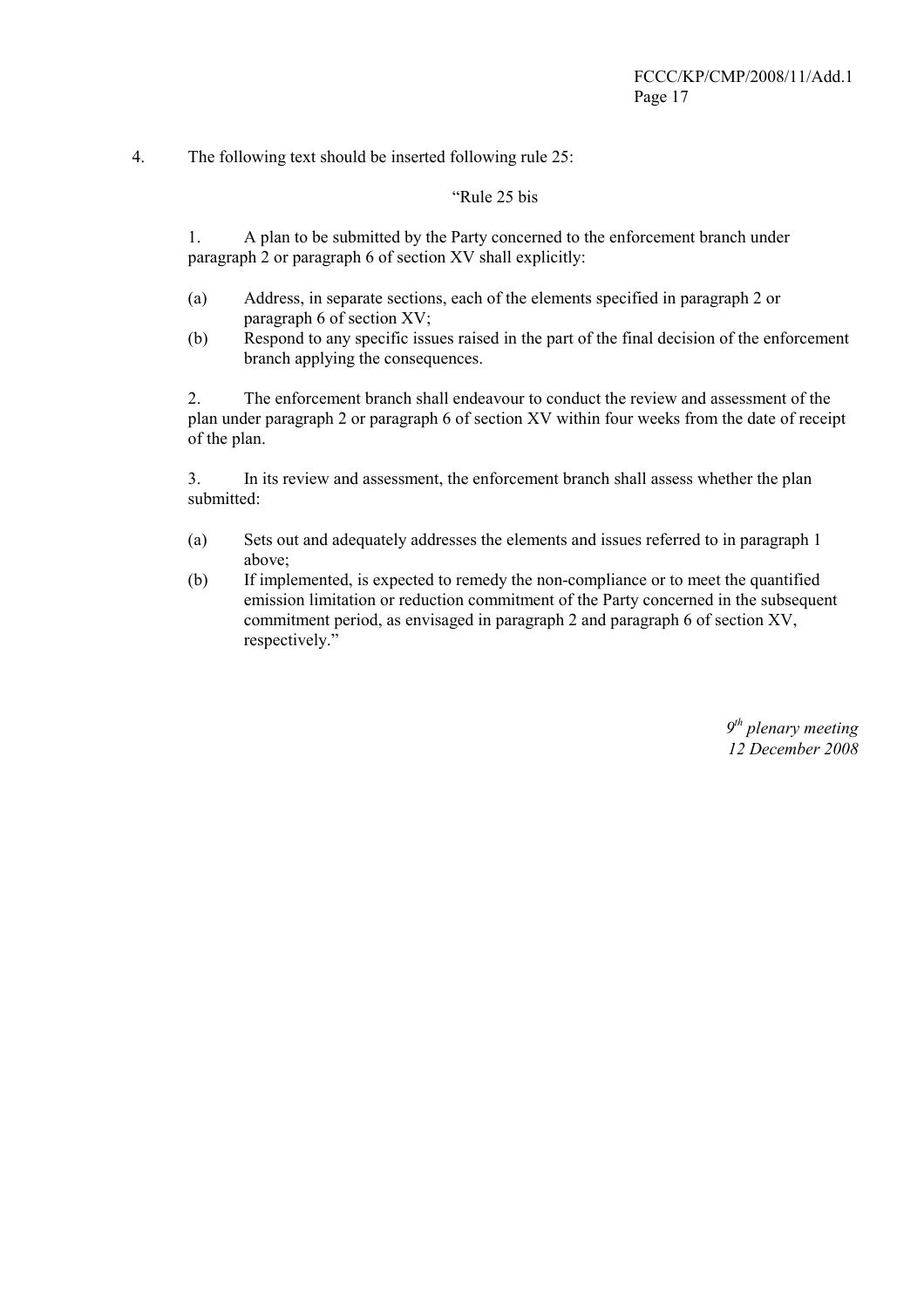### **Decision 5/CMP.4**

#### **Guidance on the implementation of Article 6 of the Kyoto Protocol**

*The Conference of the Parties serving as the meeting of the Parties to the Kyoto Protocol*,

*Mindful* of the objective of the Convention as set out in its Article 2,

*Recalling* the provisions of Articles 3 and 6 of the Kyoto Protocol,

*Cognizant* of decisions 2/CMP.1, 9/CMP.1 and its annex (joint implementation guidelines), 10/CMP.1, 2/CMP.2, 3/CMP.2 and 3/CMP.3,

*Recognizing* that the work on joint implementation can be accomplished when sufficient expertise and financial and human resources are available to support the work of the Joint Implementation Supervisory Committee,

*Expressing its appreciation* to Parties that have contributed to funding the work on joint implementation,

*Recalling* decision 9/CMP.1, paragraph 7, which states that any administrative costs arising from procedures contained in the joint implementation guidelines relating to the functions of the Joint Implementation Supervisory Committee shall be borne by both the Parties included in Annex I to the Convention and the project participants,

*Welcoming* the provision of information to the secretariat, in accordance with paragraph 20 of the joint implementation guidelines, by 33 Parties on their designated focal points and by 25 Parties on their national guidelines and procedures for approving joint implementation projects,

*Recognizing* the potential increase in the number of joint implementation projects,

*Reiterating* that a Party hosting a joint implementation project shall make publicly available information on the project in accordance with paragraph 28 of the joint implementation guidelines,

*Reiterating also* the importance of ensuring the efficient, cost-effective and transparent functioning of joint implementation and the executive and supervisory role of the Joint Implementation Supervisory Committee,

*Stressing* the importance of constituencies nominating members and alternate members to the Joint Implementation Supervisory Committee who have the required qualifications and sufficient time to serve on the Committee and perform their functions, in order to ensure that the Committee has the necessary expertise in, inter alia, financial, environmental and joint implementation regulatory matters and executive decision-making,

### **I. General**

1. *Invites* Parties wishing to be involved in joint implementation projects to provide to the secretariat information in accordance with paragraph 20 of the joint implementation guidelines, if this information has not been previously provided;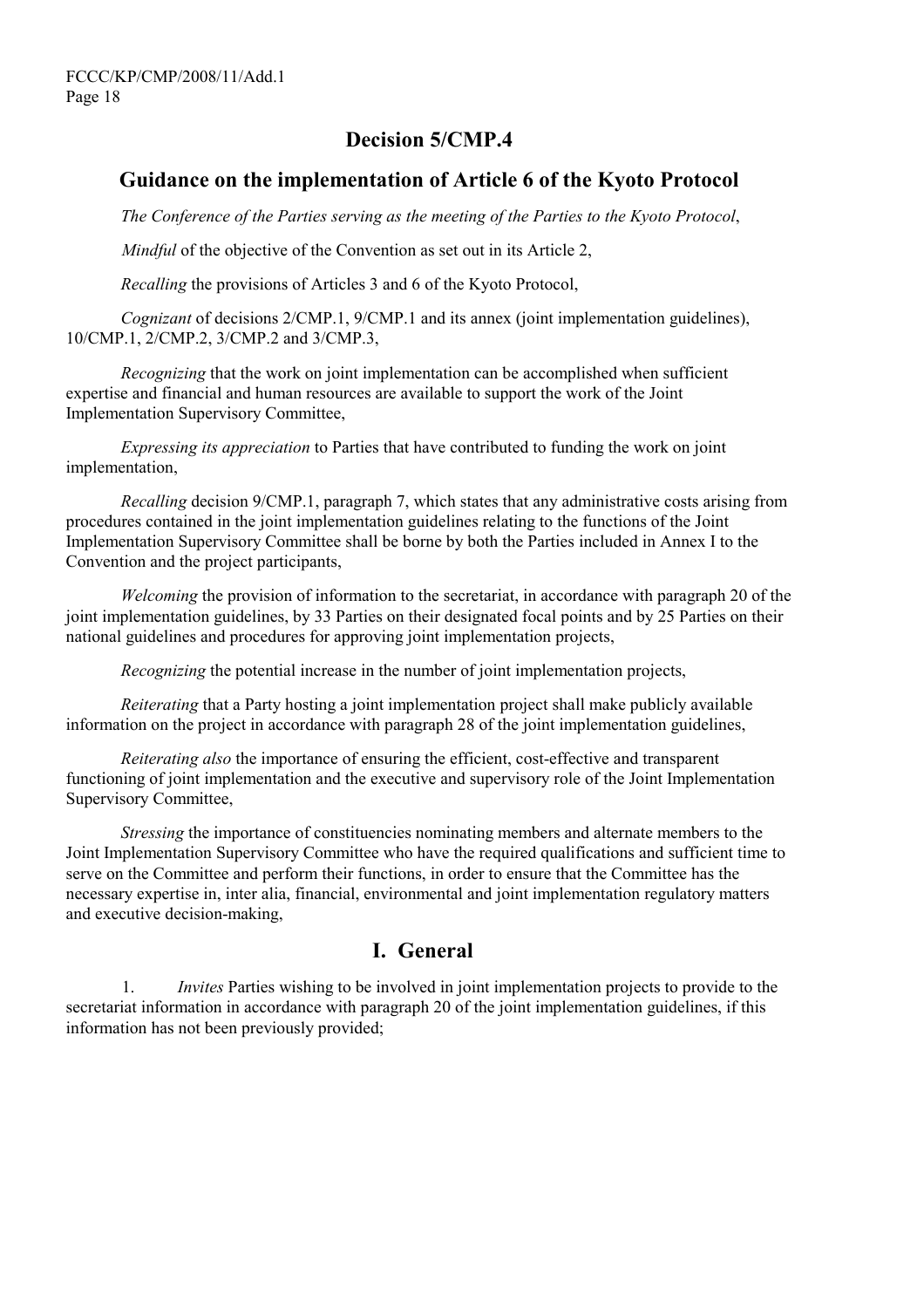2. *Takes note with appreciation* of the annual report of the Joint Implementation Supervisory Committee for  $2007-2008$ ,<sup>1</sup> including information on the work programme and budget of the Committee, and on the actions taken and the guidance and clarifications provided to assist project participants and independent entities;

3. *Notes with appreciation* that 169 project design documents, seven determinations regarding project design documents, two monitoring reports and one verification of reductions in anthropogenic emissions by sources or enhancements of anthropogenic removals by sinks have been made publicly available in accordance with paragraphs 32, 34, 36 and 38 of the joint implementation guidelines and that assessment of 15 applications for accreditation of independent entities is progressing;

4. *Commends* the Joint Implementation Supervisory Committee for the efficient implementation and operation of the verification procedure under the Committee and encourages further efforts to facilitate the process of accrediting independent entities;

5. *Encourages* the Joint Implementation Supervisory Committee to continue enhancing the implementation of the verification procedure under the Committee, taking into account the distinct characteristics of joint implementation under Article 6 of the Kyoto Protocol, and to emphasize in its interaction with designated focal points, independent entities, project participants and stakeholders, that approaches specific to joint implementation are available;

6. *Requests* the Joint Implementation Supervisory Committee to develop, as soon as possible, definitions, forms, guidelines and procedures for projects under programmes of activities implemented under the verification procedure under the Committee, bearing in mind the work of the Executive Board of the clean development mechanism in this area;

7. *Acknowledges* the development by the secretariat of a web-based interface that, inter alia, provides an overview of all joint implementation projects, in accordance with decision 3/CMP.3, paragraph 4, for the use of designated focal points of Parties that have provided information in accordance with paragraph 20 of the joint implementation guidelines and that host joint implementation projects;

8. *Invites* Parties to continue providing information on joint implementation projects that they are hosting by making use of the web-based interface referred to in paragraph 7 above.

#### **II. Governance**

9. *Commends* the Joint Implementation Supervisory Committee for maintaining a joint implementation management plan, pursuant to provisions in decision 10/CMP.1, paragraph 2 (g), decision 3/CMP.2, paragraph 5, and decision 3/CMP.3, paragraph 6; for implementing measures aimed at strengthening the joint implementation process, taking into account the experience of the Executive Board of the clean development mechanism, as appropriate; and for its responsiveness to the needs of Parties, independent entities, project participants, stakeholders and the general public, given the limited resources available;

 1 FCCC/KP/CMP/2008/3 (Parts I and II).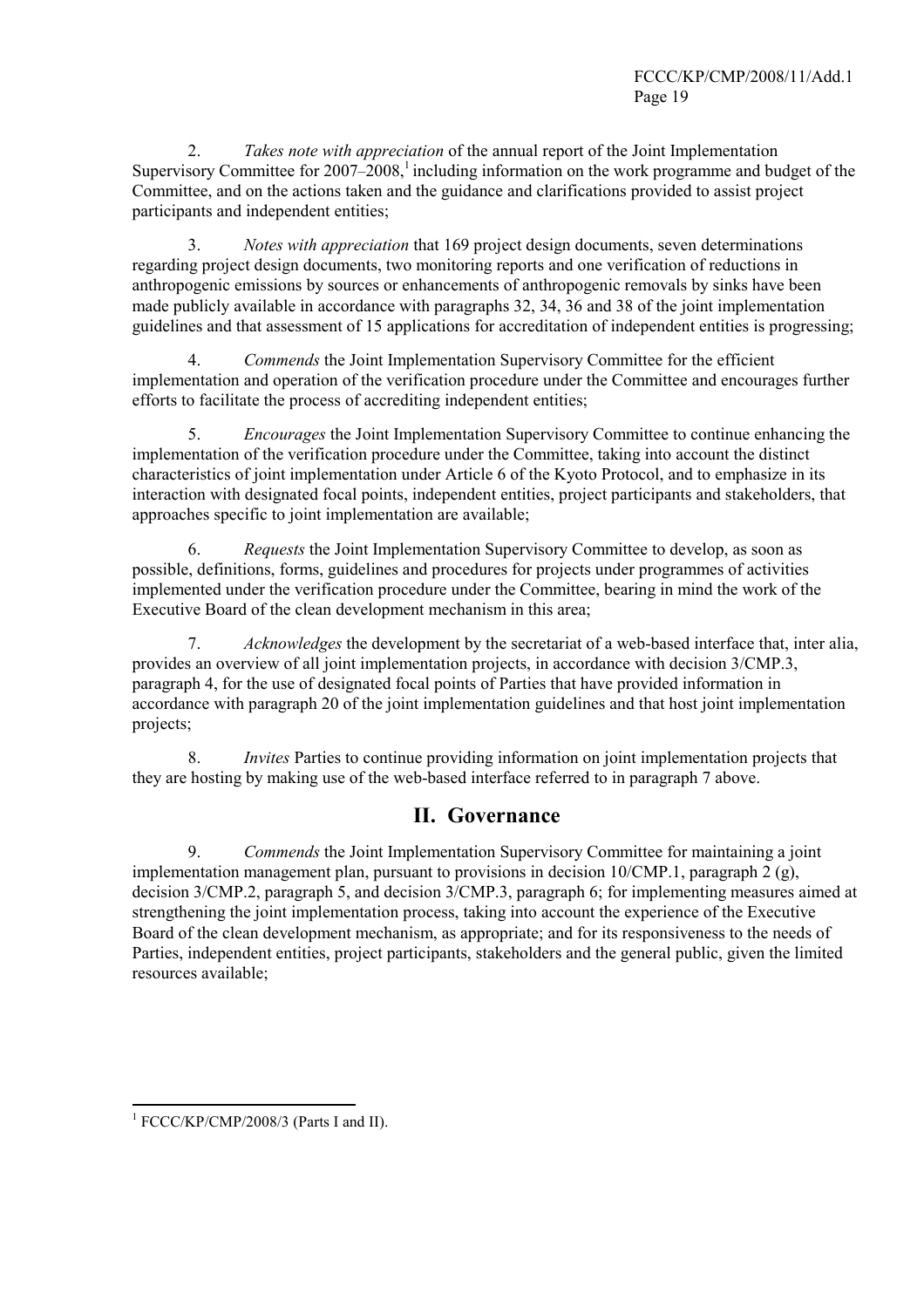- 10. *Encourages* the Joint Implementation Supervisory Committee:
- (a) To continue to keep the joint implementation management plan under review and make adjustments to it as necessary to ensure the efficient, cost-effective and transparent functioning of joint implementation;
- (b) To enhance its interaction with independent entities and designated focal points, as well as stakeholders, as proposed in the joint implementation management plan;

11. *Notes with appreciation* the information on decisions of the Joint Implementation Supervisory Committee and on the status of work undertaken by the Committee, as presented on the joint implementation web pages of the UNFCCC website;

12. *Encourages* the Joint Implementation Supervisory Committee, designated focal points, independent entities, project participants and stakeholders to make every effort to contribute towards a more transparent, consistent, predictable and efficient verification procedure under the Committee;

13. *Also encourages* independent entities to continue to build and improve their capacity to appropriately perform their functions under the verification procedure under the Joint Implementation Supervisory Committee;

#### **III. Resources for the work on joint implementation**

14. *Notes* that income from the charging of fees to cover administrative costs relating to the activities of the Joint Implementation Supervisory Committee will accrue during the biennium 2008–2009 and that income from fees may cover the administrative expenses only as of 2010 at the earliest;

15. *Notes with concern* that the income from the charging of fees referred to in paragraph 14 above that has accrued to date is significantly lower than the level required to cover the estimated administrative costs relating to the activities of the Joint Implementation Supervisory Committee;

16. *Invites* the Subsidiary Body for Implementation to consider at its thirtieth session, in the context of its consideration of the programme budget for 2010–2011, the status of the income received by the secretariat from the charging of fees referred to in paragraph 14 above, with a view to recommending a decision for adoption by the Conference of the Parties serving as the meeting of the Parties to the Kyoto Protocol at its fifth session that ensures appropriate arrangements are made to address the potential shortfall in revenues;

17. *Urges* Parties included in Annex I to the Convention to make contributions to the Trust Fund for Supplementary Activities for funding the work on joint implementation in the biennium 2008–2009 at a level that would ensure the thorough and timely implementation of the joint implementation management plan, including by strengthening the capacity of the secretariat to support the Joint Implementation Supervisory Committee and its subcommittees, panels and/or working groups in their work and decision-making.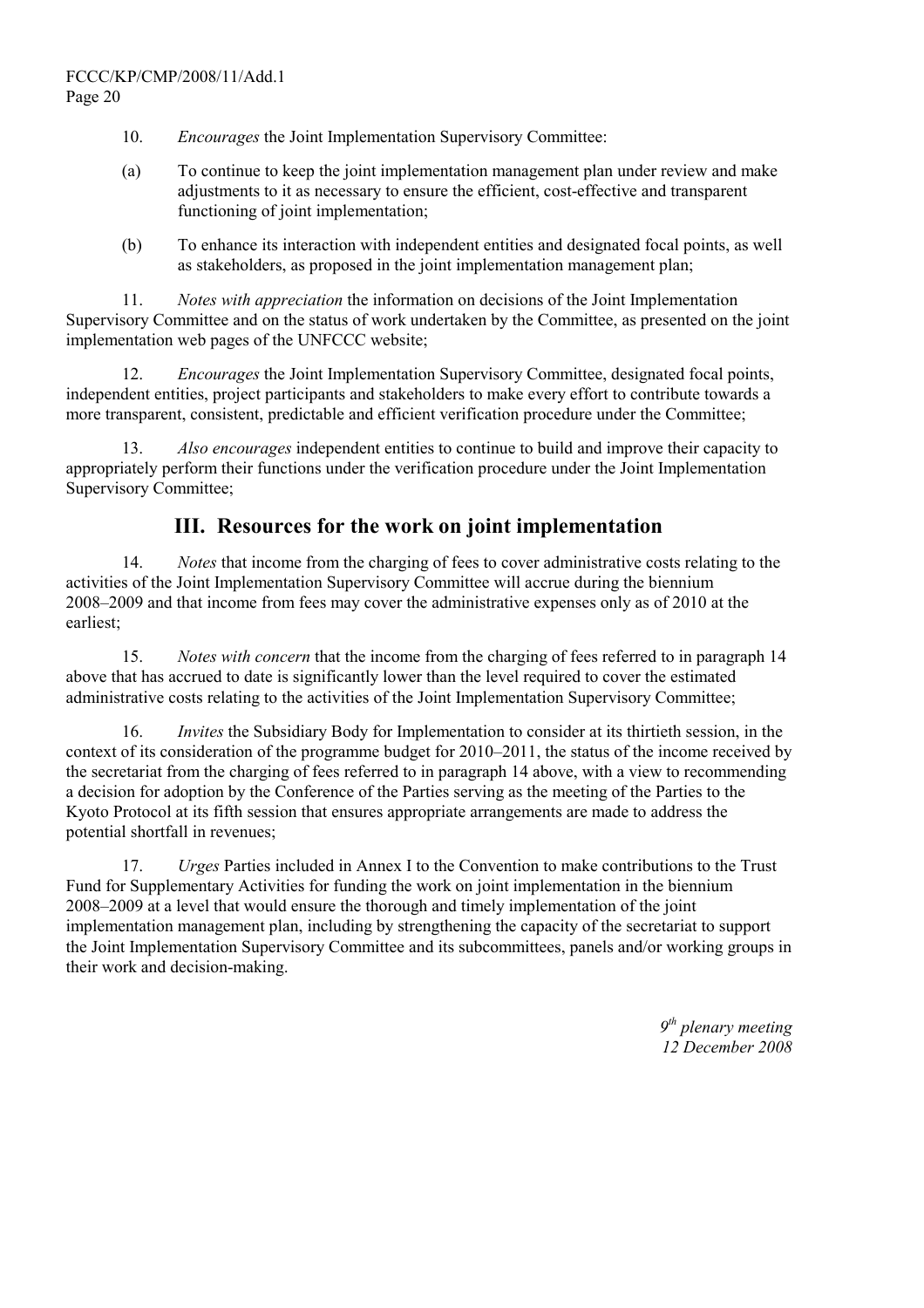### **Decision 6/CMP.4**

### **Capacity-building for developing countries under the Kyoto Protocol**

*The Conference of the Parties serving as the meeting of the Parties to the Kyoto Protocol,* 

 *Recalling* decisions 4/CP.9, 9/CP.9, 7/CMP.1 and 6/CMP.2,

*Further recalling* decision 2/CP.7 to establish a framework for capacity-building in developing countries and to conduct a comprehensive review of the implementation of this framework at the ninth session of the Conference of Parties, and every five years thereafter,

*Reaffirming* that decision 2/CP.7 is the basis for and guides the implementation of capacity-building activities in developing countries,

*Recalling* decision 29/CMP.1, which reaffirms that the framework for capacity-building in developing countries should guide capacity-building relating to the implementation of the Kyoto Protocol in developing countries,

*Further recalling* decision 2/CP.10 to initiate a second comprehensive review of the implementation of the framework for capacity-building in developing countries at the twenty-eighth session of the Subsidiary Body for Implementation with a view to completing this review at the fifteenth session of the Conference of the Parties,

*Acknowledging* that the comprehensive review of the implementation of the framework for capacity-building in developing countries under the Convention is also applicable for capacity-building relating to the implementation of the Kyoto Protocol,

*Having considered* the conclusions of the Subsidiary Body for Implementation at its twenty-eighth session relating to capacity-building for developing countries under the Kyoto Protocol,<sup>1</sup>

*Having taken note* of the terms of reference for the second comprehensive review of the implementation of the framework for capacity-building in developing countries, $<sup>2</sup>$ </sup>

1. *Requests* the Subsidiary Body for Implementation to prepare, at its thirtieth session, in accordance with the terms of reference for the second comprehensive review of the implementation of the framework for capacity-building in developing countries, a draft decision on the outcome of this review for adoption by the Conference of the Parties serving as the meeting of the Parties to the Kyoto Protocol at its fifth session;

2. *Decides* to take into account, in the second comprehensive review, recommendations made by the Subsidiary Body for Implementation at its thirtieth session on further steps to regularly

 $\overline{a}$ 

<sup>&</sup>lt;sup>1</sup> FCCC/SBI/2008/8, paragraphs 79–86.

FCCC/SBI/2008/8, annex IV.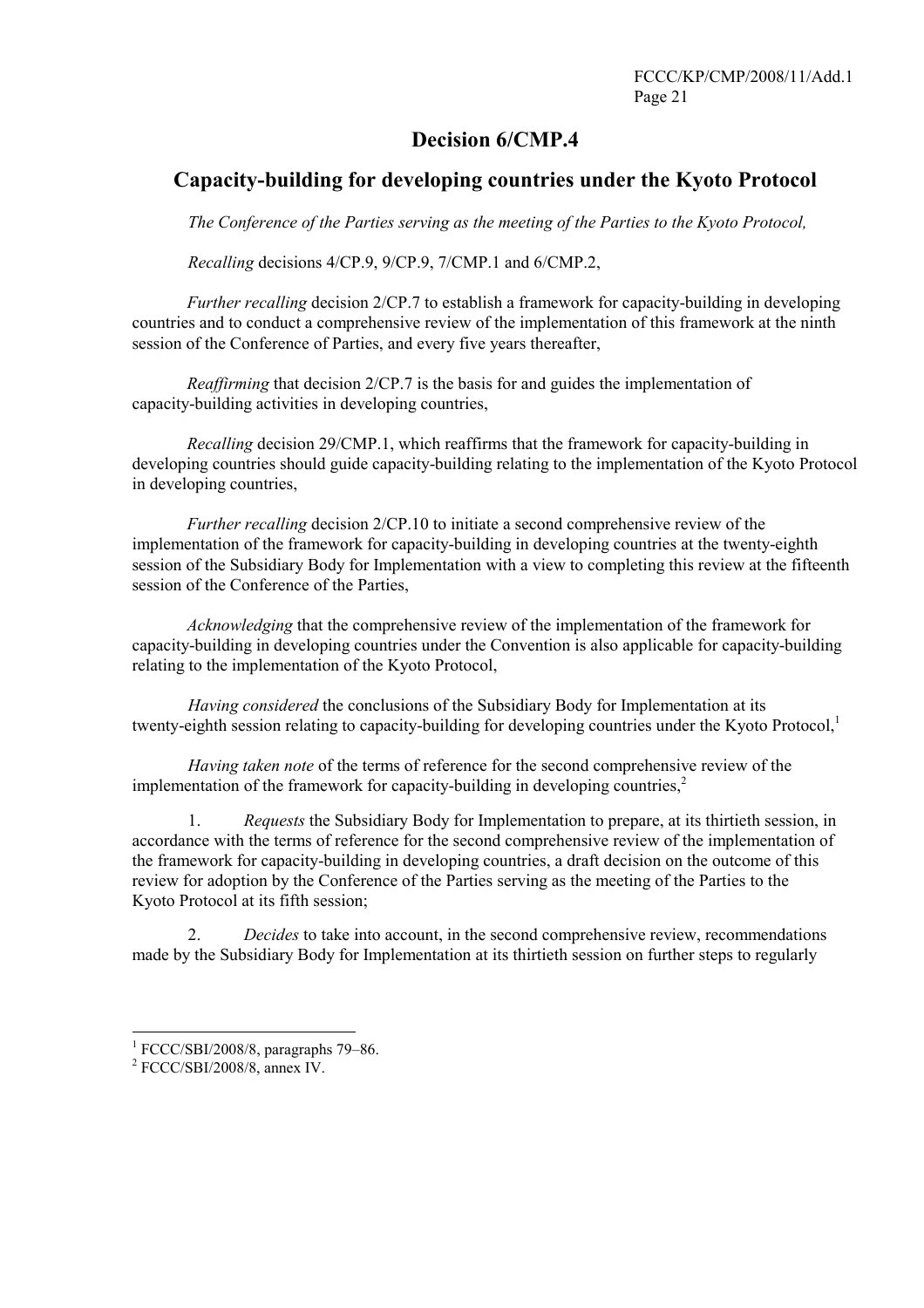FCCC/KP/CMP/2008/11/Add.1 Page 22

monitor and review progress in the implementation of capacity-building activities undertaken pursuant to decisions 2/CP.7, 29/CMP.1 and 6/CMP.2.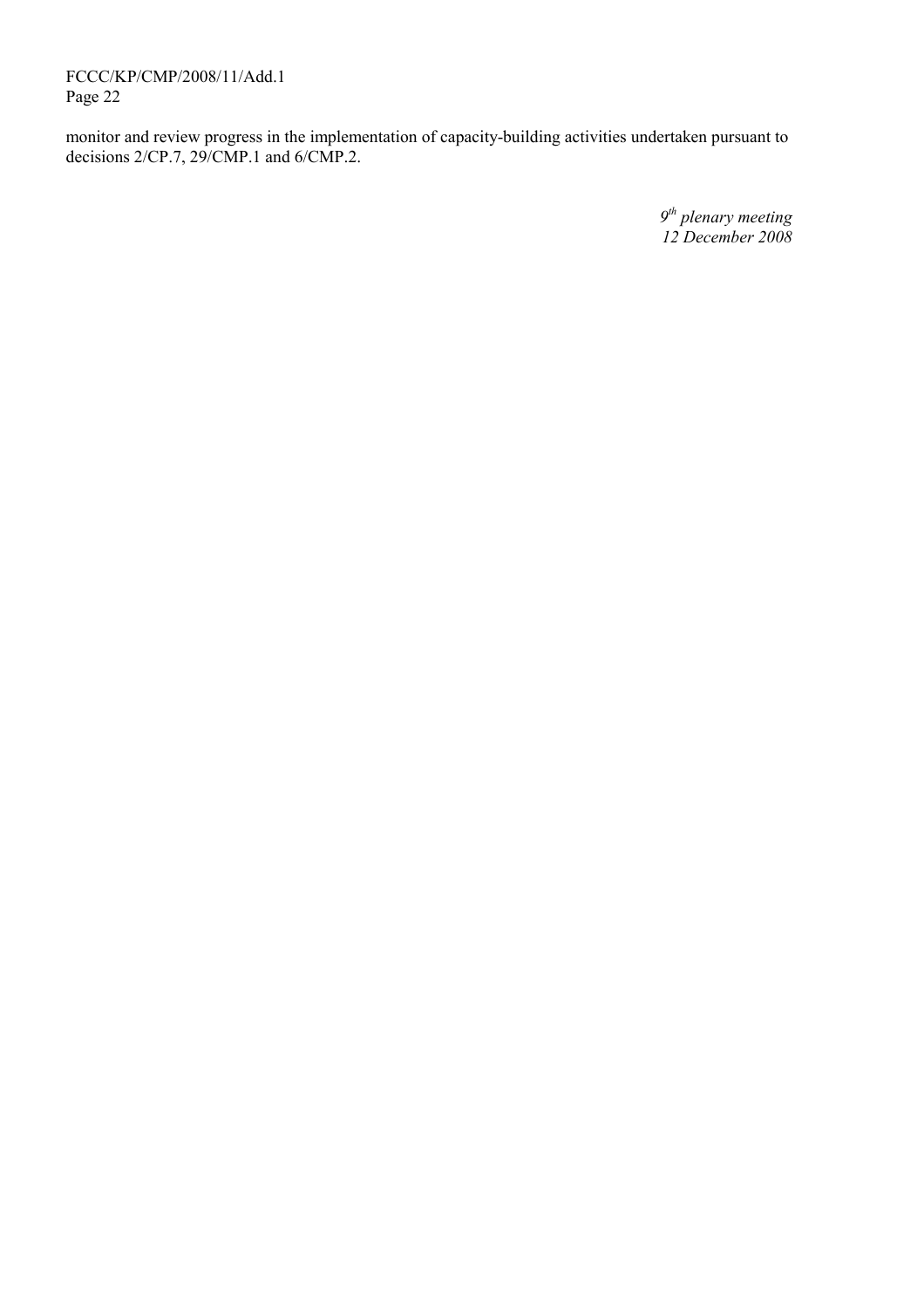### **Decision 7/CMP.4**

### **Privileges and immunities for individuals serving on constituted bodies established under the Kyoto Protocol**

*The Conference of the Parties serving as the meeting of the Parties to the Kyoto Protocol,* 

*Recalling* Articles 6, 8, 12, 13, 17 and 18 of the Kyoto Protocol,

*Recalling also* decisions 3/CMP.1, 9/CMP.1, 11/CMP.1, 22/CMP.1, 27/CMP.1, 33/CMP.1, 9/CMP.2 and 1/CMP.3,

*Recalling further* the Convention on the Privileges and Immunities of the United Nations,<sup>1</sup>

*Recognizing* that Parties have the sovereign authority to establish arrangements relating to privileges and immunities according to their respective national legislation,

*Taking note* of the Agreement, as amended, among the United Nations, the Government of the Federal Republic of Germany and the secretariat of the United Nations Framework Convention on Climate Change concerning the Headquarters of the Convention secretariat.<sup>2</sup>

1. *Notes with appreciation* the report by the Executive Secretary on actions taken in accordance with decision  $9/CMP.2$ ;<sup>3</sup>

2. *Requests* the Executive Secretary to continue taking action in accordance with that decision;

3. *Encourages* the Executive Secretary to continue to convene meetings of constituted bodies at the seat of the secretariat or at other venues where host country agreements or memorandums of understanding containing provisions for privileges and immunities for individuals serving on constituted bodies established under the Kyoto Protocol have been concluded between the secretariat and the governments of the host countries;

4. *Encourages* Parties, where feasible, to provide for adequate protection of the individuals serving on constituted bodies established under the Kyoto Protocol until appropriate treaty provisions come into in force.

 $\frac{1}{1}$ <sup>1</sup> United Nations, *Treaty Series*, vol. 1, p. 15, 13 February 1946.

The Agreement among the United Nations, the Government of the Federal Republic of Germany and the secretariat of the United Nations Framework Convention on Climate Change concerning the Headquarters of the Convention secretariat, signed on 20 June 1996, and the Protocol amending the agreement, signed on

<sup>7</sup> December 2005. 3 FCCC/KP/CMP/2008/10.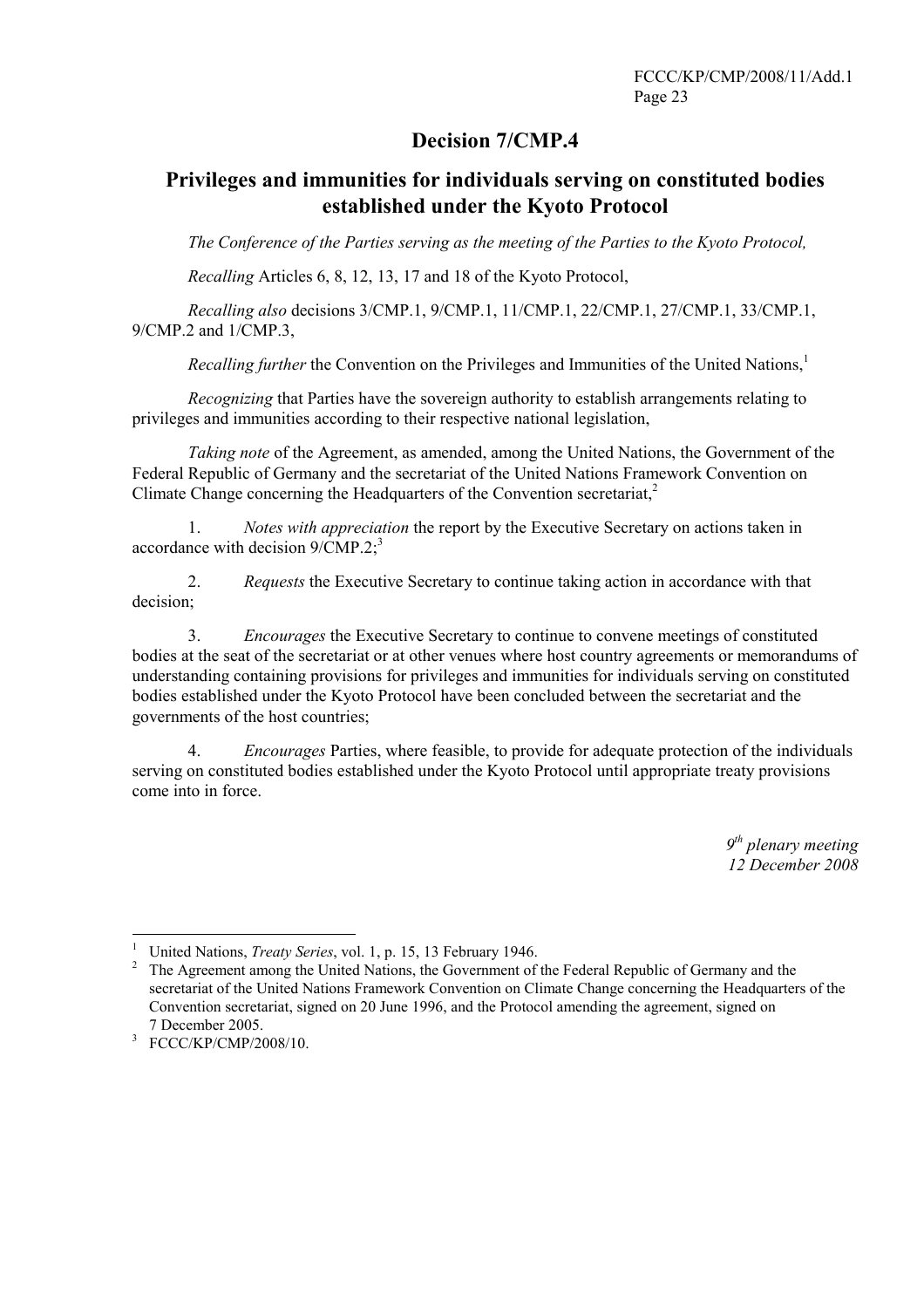# **Decision 8/CMP.4**

### **Administrative, financial and institutional matters**

*The Conference of the Parties serving as the meeting of the Parties to the Kyoto Protocol*,

*Recalling* Article 13, paragraph 5, of the Kyoto Protocol,

*Recalling also* decision 13/CP.13, in particular paragraph 6,

*Recalling further* paragraph 11 of the financial procedures for the Conference of the Parties, which also applies to the Kyoto Protocol, $<sup>1</sup>$ </sup>

*Taking note* of decision 8/CP.14,

*Having considered* the information in documents prepared by the secretariat on administrative, financial and institutional matters.<sup>2</sup>

### **I.** Audited financial statements for the biennium 2006–2007

1. *Takes note* of the audited financial statements for the biennium 2006–2007, the audit report by the United Nations Board of Auditors, which includes recommendations, and the comments of the secretariat thereon;

2. *Expresses appreciation* to the United Nations for arranging the audits of the accounts of the Convention and for the valuable audit observations and recommendations;

3. *Urges* the Executive Secretary to implement the recommendations of the auditors, as appropriate;

### **II. Budget performance for the biennium 2008–2009**

4. *Takes note* of the reporting on budget performance for the biennium 2008–2009 and of the status of contributions as at 15 May 2008 and 15 November 2008 to the Trust Fund for the Core Budget of the UNFCCC, the Trust Fund for the International Transaction Log, the Trust Fund for Supplementary Activities and the Trust Fund for Participation in the UNFCCC Process;

5. *Endorses* decision 8/CP.14 on budget performance for the biennium 2008–2009, as it applies to the Kyoto Protocol;

6. *Expresses appreciation* to Parties that have paid their contributions to the core budget and the international transaction  $log<sup>3</sup>$  in a timely manner;

7. *Calls upon* Parties that have not paid their contributions to the core budget and the international transaction  $\log^4$  to do so without delay, bearing in mind that contributions are due on 1 January of each year in accordance with the financial procedures;

8. *Expresses its appreciation* for the contributions received from Parties to the Trust Fund for Participation in the UNFCCC Process and to the Trust Fund for Supplementary Activities;

9. *Urges* Parties to further contribute to the Trust Fund for Participation in the UNFCCC Process to ensure the widest possible participation in the negotiations in 2009, and to the Trust Fund for

<sup>&</sup>lt;sup>1</sup> Decision 15/CP.1, annex I.

<sup>&</sup>lt;sup>2</sup> FCCC/SBI/2008/3, FCCC/SBI/2008/10, FCCC/SBI/2008/13 and Add.1 and 2, FCCC/SBI/2008/18, FCCC/SBI/2008/INF.6 and FCCC/SBI/2008/INF.9.

<sup>&</sup>lt;sup>3</sup> FCCC/SBI/2008/INF.9, table 6.

<sup>&</sup>lt;sup>4</sup> As footnote 3 above.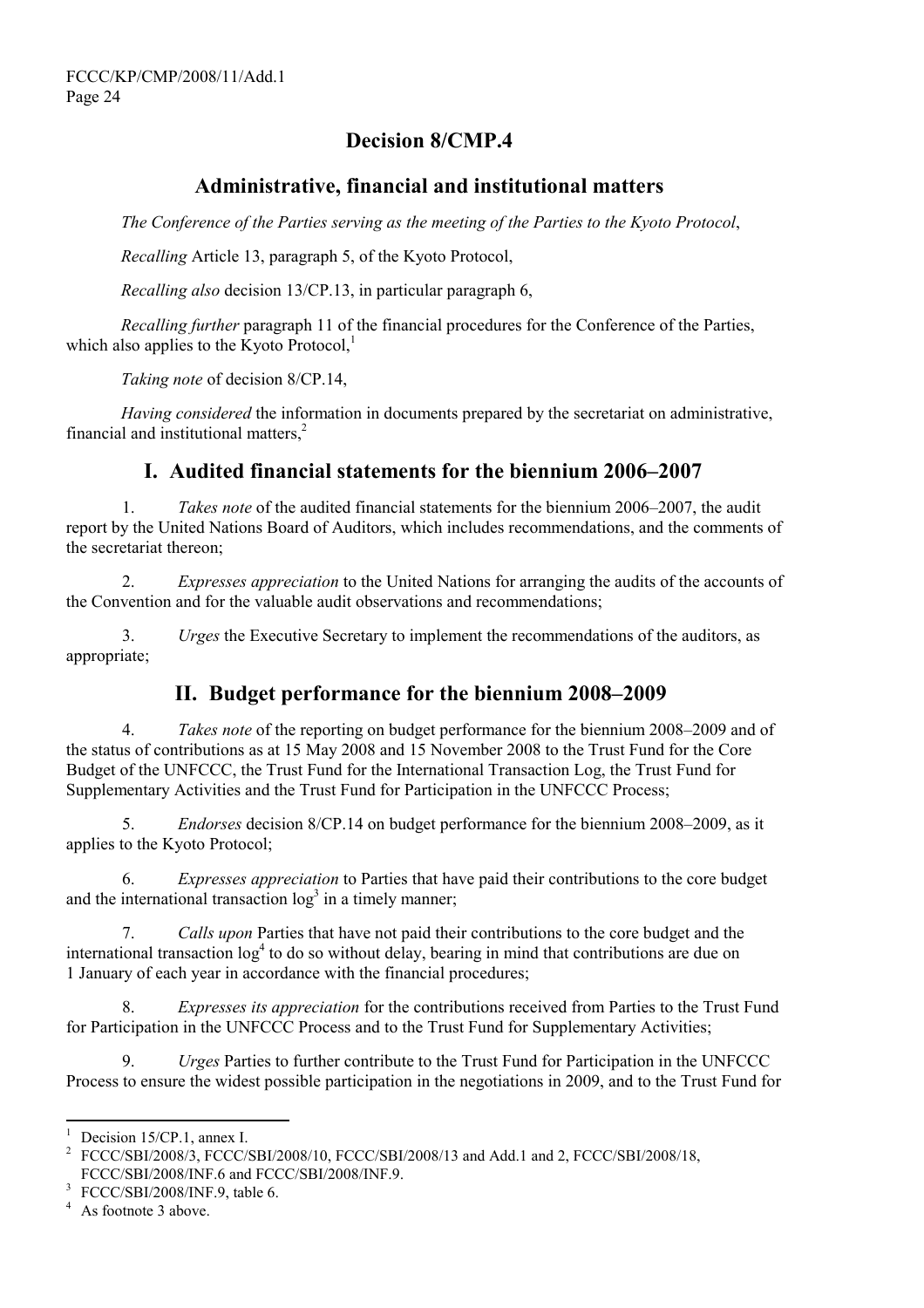Supplementary Activities, particularly in view of the decision<sup>5</sup> to increase the number of sessions in 2008–2009;

10. *Reiterates its appreciation* to the Government of Germany for its annual voluntary contribution to the core budget of EUR 766,938 and its special contribution of EUR 1,789,522 as Host Government to the secretariat in Bonn;

#### **III. Programme budget for the biennium 2010–2011**

11. *Requests* the Executive Secretary to submit, for consideration by the Subsidiary Body for Implementation, at its thirtieth session, a proposed programme budget for the biennium  $2010-2011$ ;

12. *Also requests* the Executive Secretary, when preparing the programme budget for the biennium  $2010-2011$ , to take into consideration ways to minimize the effects of exchange rate fluctuations on the core budget, including the measures suggested in document FCCC/SBI/2005/8, and a contingency for funding conference services, should this prove necessary in the light of decisions taken by the General Assembly at its sixty-third session;

13. *Requests* the Subsidiary Body for Implementation to recommend, at its thirtieth session, a programme budget for adoption by the Conference of the Parties at its fifteenth session, and by the Conference of the Parties serving as the meeting of the Parties to the Kyoto Protocol at its fifth session;

14. *Also requests* the Subsidiary Body for Implementation to authorize the Executive Secretary to notify Parties of their contributions for 2010 on the basis of the recommended budget.

 5 Decision 1/CP.13 (the Bali Action Plan).